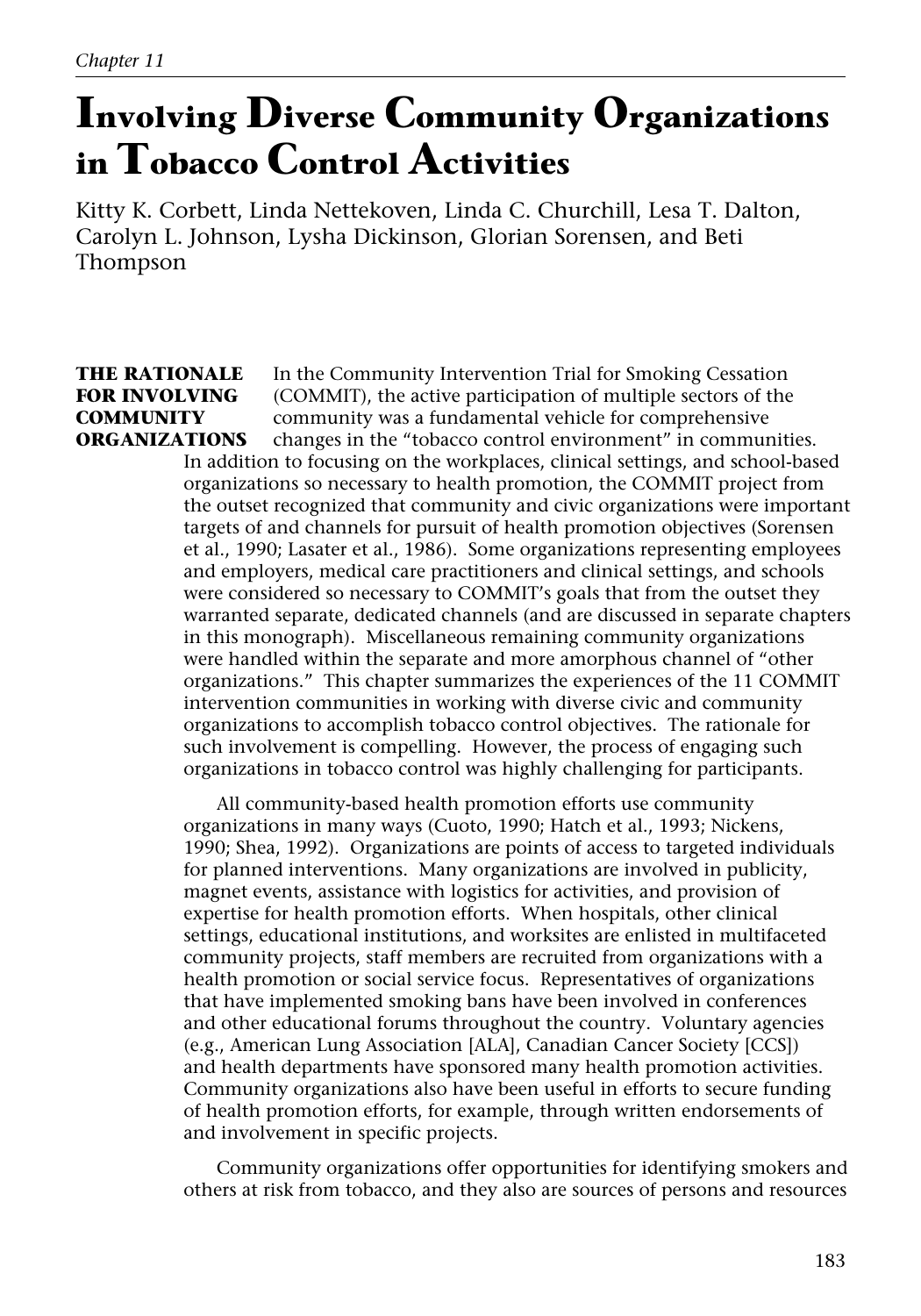for fostering change and its maintenance (Roncarati et al., 1989; DePue et al., 1987; Eng et al., 1985; Carlaw et al., 1984). Community organizations are important local institutions through which to implement policy changes, publicize project activities, offer programs, provide education, and otherwise create an environment supportive of health. Organizational policies and opinions of leaders may have considerable influence on members' attitudes and behaviors. Networks of organizations in the form of coalitions may wield considerable influence in a community, and their activities and policies are often well covered by local media. Some types of community organizations have a long history of community service, outreach, and participation in



health promotion and education. Many such groups already regard health-related social service as part of their mission. Organizational facilities, many of which are in neighborhoods, are centers for their members and often for other people and functions. They allow dissemination of information to people outside usual health promotion settings (i.e.,

educational and medical care settings). Some community organizations (e.g., church groups, community centers) also deal with families, which is another important sector infrequently addressed as a unit elsewhere and which may not be readily reached via other channels. Programs such as a Salvation Army mission, those dealing with employment and training, and the Women, Infant, and Children's program (WIC) also can be seen as organizations providing important access to diverse special populations.

Religious organizations appear to have enormous potential as a channel for smoking control messages and activities. They are central social and cultural institutions in American and Canadian communities. Membership in a religious organization in 1990 was reported by 69 percent of American adults in a Gallup Poll, and 40 percent said they had attended a church or synagogue in the past 7 days (Princeton Religious Research Center, 1993). Many religious organizations already take part in health-related activities, such as education, treatment, and screening programs dealing with subjects such as diet and nutrition, fitness, alcohol and substance abuse, mental health, stress management, AIDS (acquired immunodeficiency syndrome), heart disease prevention, and CPR (cardiopulmonary resuscitation), to name a few (Corbett et al., 1991; Elder et al., 1989). Many religious organizations also are interested in prevention programs, have restrictive smoking policies, and have become involved in a variety of programs for their members (Emory University, Carter Center and Park Ridge Center, 1990; Foege, 1990; Hatch and Lovelace, 1980; Hatch and Johnson, 1981; Lasater et al., 1986; Levin, 1984; Saunders and Knog, 1983; Smith, 1983; Wiist and Flack, 1990; Stillman et al., 1993). It is reasonable to assume that clerics, who have seen members die of smoking-related diseases and counseled them and their grieving families, would be receptive to tobacco control. In addition, many members of religious organizations may live with a smoker, have a child who smokes, work with smokers, or have friends who smoke; nonsmokers who become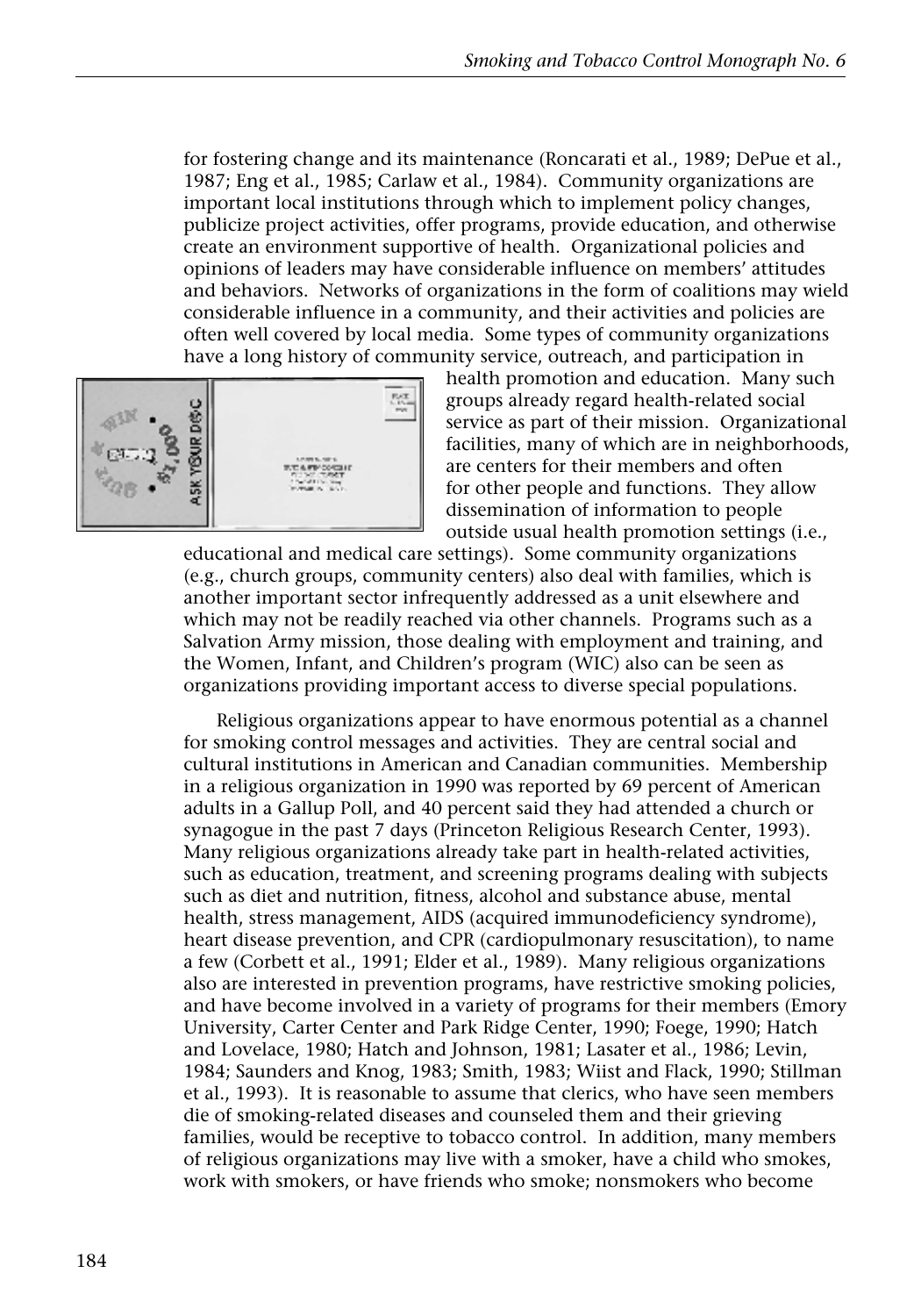informed and involved through a religious (or other) organization may be useful channels of tobacco control messages and information to smokers they encounter in their daily lives. Even in those religious organizations with few members who are smokers, nonsmokers could endorse communitywide nonsmoking norms and communicate information about tobacco control and cessation resources to their family members, friends, associates, and acquaintances who are smokers.

The developers of the COMMIT protocol recognized that success required having enduring, influential community organizations endorse the project's goals, steer interventions over the period of Federal funding, enhance their own smoking control policies, participate in tobacco control activities, and provide access to targeted smokers (Lichtenstein et al., 1990-91; Thompson et al., 1990-91). Community organizations beyond health care, worksite, and educational institutions needed to be incorporated into COMMIT's plan, but which ones, and how?

**OTHER** In COMMIT's protocol, organizational entities dealing with health **ORGANIZATIONS** care, public education, and cessation resources were targeted **IN COMMIT** through channels handled separately from other organizations. Worksites were structurally linked with other organizations into a single channel but also were dealt with separately in the delineation of activities and process objectives. Other organizations, by virtue of the nebulous character of the channel as well as their diversity, became in effect the stepchild of the worksites and organizations channel.

> Community organizations are diverse and complex, with no standard configuration across communities. They vary in type, mission, values,

structure, leadership, demographic representation, sheer numbers, charter, rules, and relationships with members. A nonexhaustive list of types of community organizations would include religious organizations, service and fraternal organizations, coalitions (e.g., for health promotion, drug use prevention, community beautification), ethnic organizations, voluntary agencies, business



groups, unions, veterans' organizations, social service locales (e.g., WIC program offices, employment development offices), self-help and support groups, and other local groups such as recreational, neighborhood, and social clubs. Membership or affiliation in community organizations is voluntary, and in many, leadership is short term or rotating. Organizational rules often are derived from tradition and consensus and are adhered to or enforced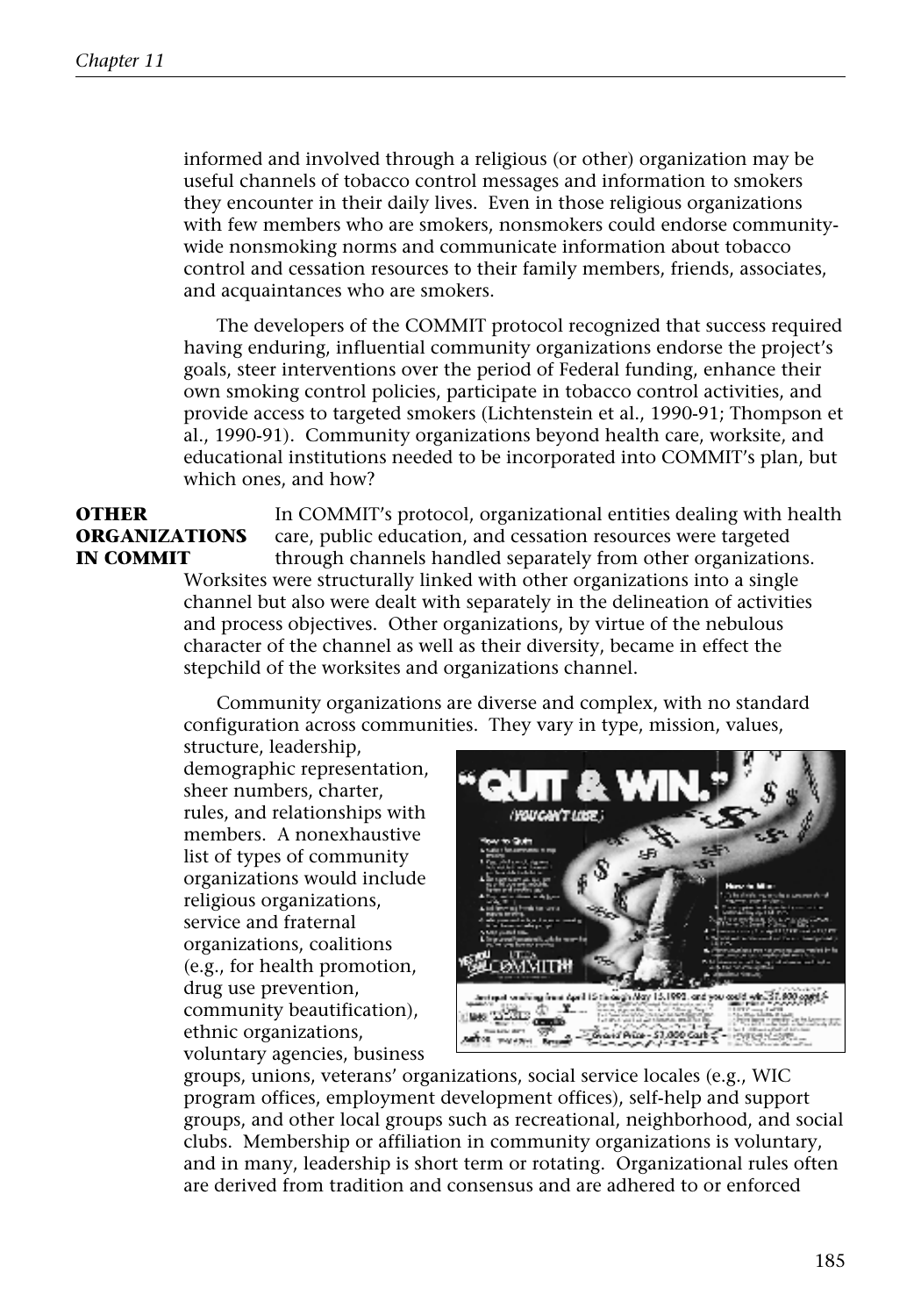internally and informally, without support from formal legal sanctions. In most organizations, participation is occasional, optional, or sporadic. The manner of implementation of activities must be responsive to the special and diverse characteristics of organizations. In addition, specific organizations vary in their potential for assisting with the achievement of COMMIT's objectives. Some organizations were clearly less appropriate for COMMIT activities than others.

The 11 COMMIT intervention communities had diverse constellations of organizations that appeared appropriate for tobacco control activities. The visibility, influence, and penetration of specific organizations were different in various sites. Organizations varied greatly in size in a community. An initial tally of other organizations in the 11 sites (from a review of telephone book classified listings [e.g., "Yellow Pages"] and chamber of commerce lists and modified by other sources, including staff members' knowledge of the community) was more than 1,500 groups, of which about 56 percent were religious organizations and 24 percent were civic and fraternal organizations (Table 1). The number of religious organizations serving the communities totaled more than 800.

All communities contained a wide range of organizations, such as those listed above. In addition, various communities mobilized less traditional organizations such as Drug Abuse Resistance Education (DARE), WIC agency offices, the Puerto Rican Day Committee, and summer youth programs to implement successful intervention activities. In one site, Medford/Ashland, OR, there was no local health voluntary association presence at all, whereas in another, there was a small operation dedicated to preserving its existing mandate and tasks rather than expanding its role. In the Vallejo, CA, and Raleigh, NC, sites, health voluntary associations were the most powerful,

| Type                                    | Number | Percent |  |
|-----------------------------------------|--------|---------|--|
| Religious Organizations                 | 843    | 55.7    |  |
| <b>Business/Professional Groups</b>     | 101    | 6.7     |  |
| <b>Fraternal/Sorority Groups</b>        | 80     | 5.3     |  |
| Civic Groups                            | 281    | 18.6    |  |
| Trade/Labor/Union Groups                | 105    | 6.9     |  |
| Groups With Health Mandate <sup>b</sup> | 80     | 5.3     |  |
| Miscellaneous Groups                    | 23     | 1.5     |  |
| Total                                   | 1,513  | 100.0   |  |

## Table 1 Initial tally<sup>a</sup> of other organizations in the COMMIT intervention sites, by type of organization

<sup>a</sup> These numbers reflect the specific organizations generated by staff in each site in the preliminary community analysis from review of telephone book classified listings, chamber of commerce lists, and other local sources prior to final trialwide adjustment of operational criteria for interventional and promotional organizations.

 $<sup>b</sup>$  This category includes organizations beyond those that would be targeted through the health care providers or</sup> worksites channels.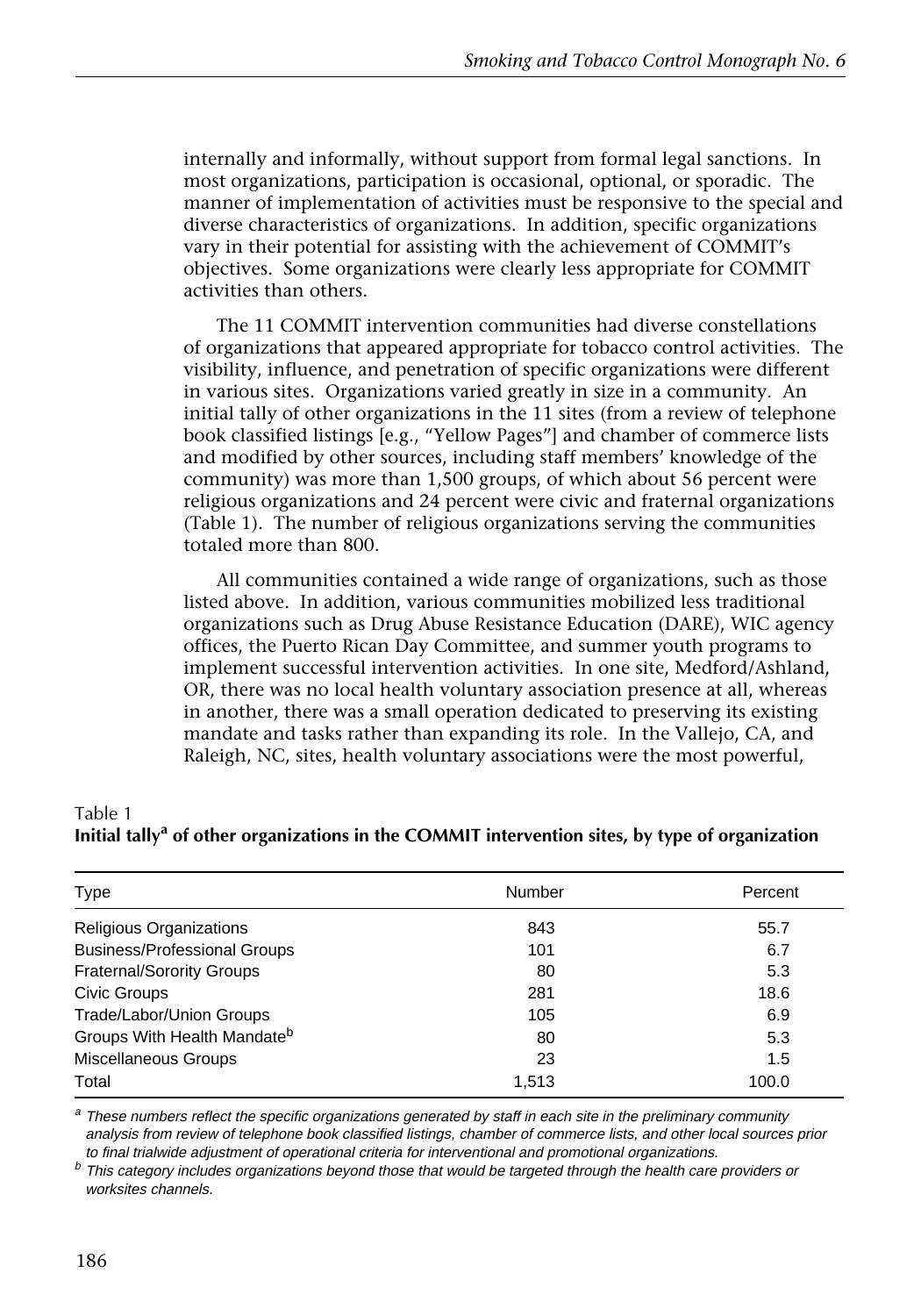best funded, and most visionary tobacco control advocates. Both wellknown, longstanding groups (e.g., health voluntaries, the Rotary Club) and local, shorter term, grassroots coalitions (e.g., Minority Coalition for Cancer Prevention, Coalition for Health and Responsible Public Policy, Healthy Mothers/Healthy Babies, Community Partnership for Substance Abuse, neighborhood coalitions) played central roles in COMMIT's attempts to meet its objectives.

A typology of community organizations was developed in response to cross-community diversity and COMMIT's varied needs. The activities mandated by the COMMIT protocol for organizations were designed on the premise that community organizations tend to play one or both of two basic roles in tobacco control efforts: (1) acting as institutions through which smokers can be contacted directly or (2) serving as a source of volunteers and other resources that can be engaged in tobacco control efforts directed broadly at the community. In the first case, the organizations were expected to provide a locale where smokers periodically gathered or through which smokers might be reached with mailings, organizational policies, activities, special events, and cessation programs. Organizations so identified were designated as "interventional" organizations. Particular organizations such as large churches and business-related groups such as chambers of commerce, unions, and service organizations were designated interventional organizations when they met the following criteria:

- Active membership of at least 50 adults as evidenced by:
	- size of attendance at meetings;
	- size of attendance at organization-sponsored events; and
	- number of dues-paying members (persons committed enough to send in dues are likely to be accessible through an organization's mailouts).
- Meet at least six times a year.
- Have a regular meeting place.
- Have a number of members who smoke, as determined by available information (e.g., key informant, informal conversations with one or more members).
- At least 30 percent of membership are estimated to be community residents.

In addition to those criteria, limits were placed on the size of religious organizations targeted for intervention activities. Given the many religious organizations in some COMMIT sites, limited resources did not permit that interventions be directed at all of them. Reasoning that religious organizations with 250 or more members would be likely to reach more smokers than those with fewer than 250 members, the size of the religious organization became an additional eligibility criterion.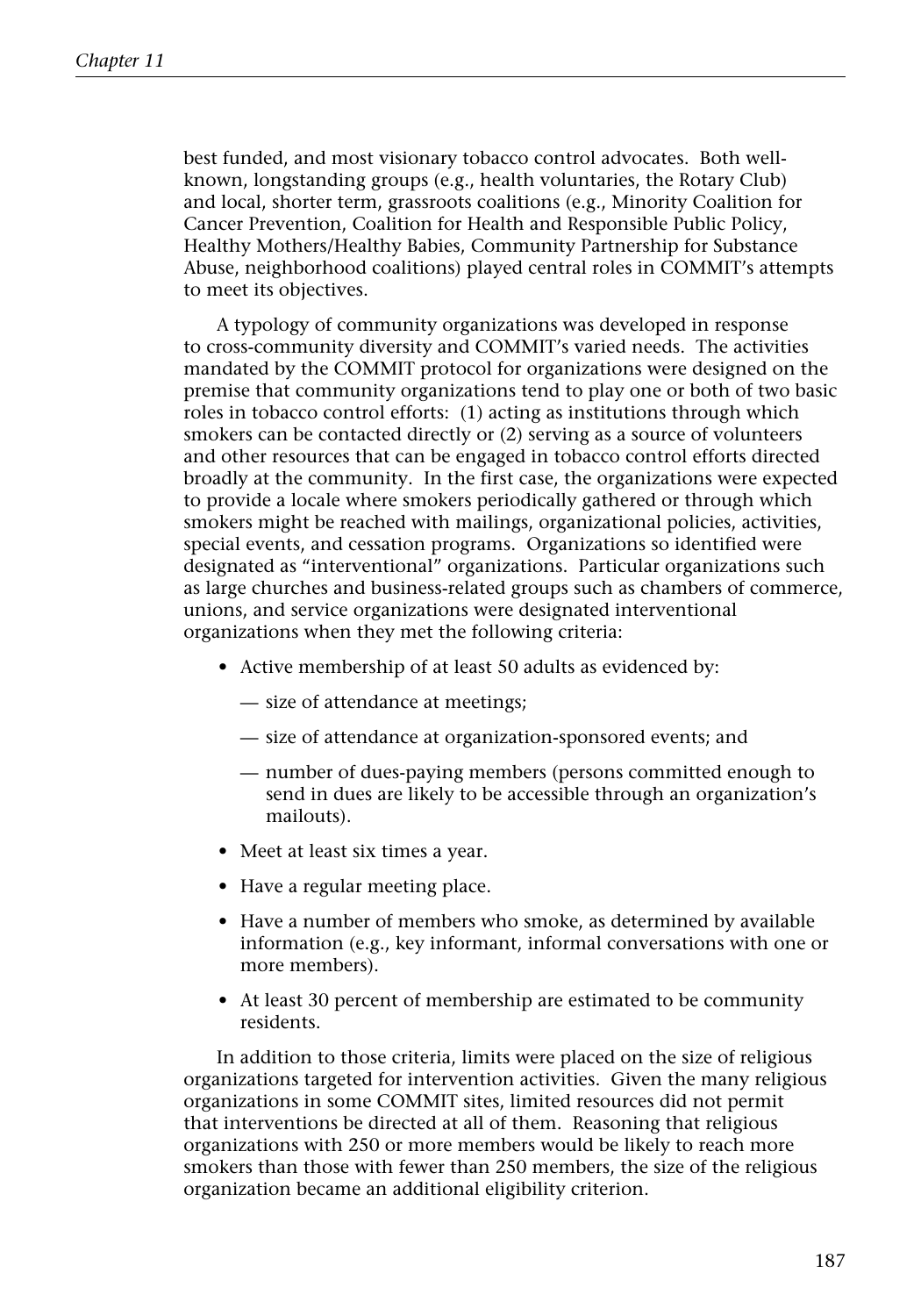Other targeted organizations were designated as "promotional" organizations, although some fit in both promotional and interventional categories. Promotional activities were those that were held to contribute to community smoking control efforts in one or more of the following ways:

- generating community recognition of, interest in, and sanction for the COMMIT project;
- providing greater access to the socioeconomically disadvantaged and other nonmainstream groups likely to include heavy smokers;

• increasing the amount of



- information available in the community regarding smoking cessation/control efforts and resources;
- generating volunteer support for COMMIT activities;
- providing material resources (e.g., money, supplies, equipment, meeting space);
- enhancing media coverage, publicity, and other public relations activities related to smoking control;
- contributing to community mobilization for smoking control through the creation or enhancement of local networks; and
- helping to increase the number of quit attempts made by community residents.

This approach was designed for organizations that did not necessarily include a substantial number of smokers within their membership yet might be willing because of their mission or role in the community to involve volunteers or other resources to the tobacco control cause.

Once revised operational criteria were employed, the number of organizations designated for assessment of progress toward process objectives totaled 726 interventional and 702 promotional organizations across the 11 sites (Table 2). Beyond the challenge posed by the sheer numbers involved, the numbers by community illustrate the diversity existing among the sites: The number of interventional organizations ranged from a low of 46 to a high of 138, and promotional organizations ranged from a low of 21 to a high of 256. Site ratios of the number of organizations targeted for intervention activities to the total population ranged approximately from .0005 to .001, with only slight agreement between size of community and number of organizations identified for intervention.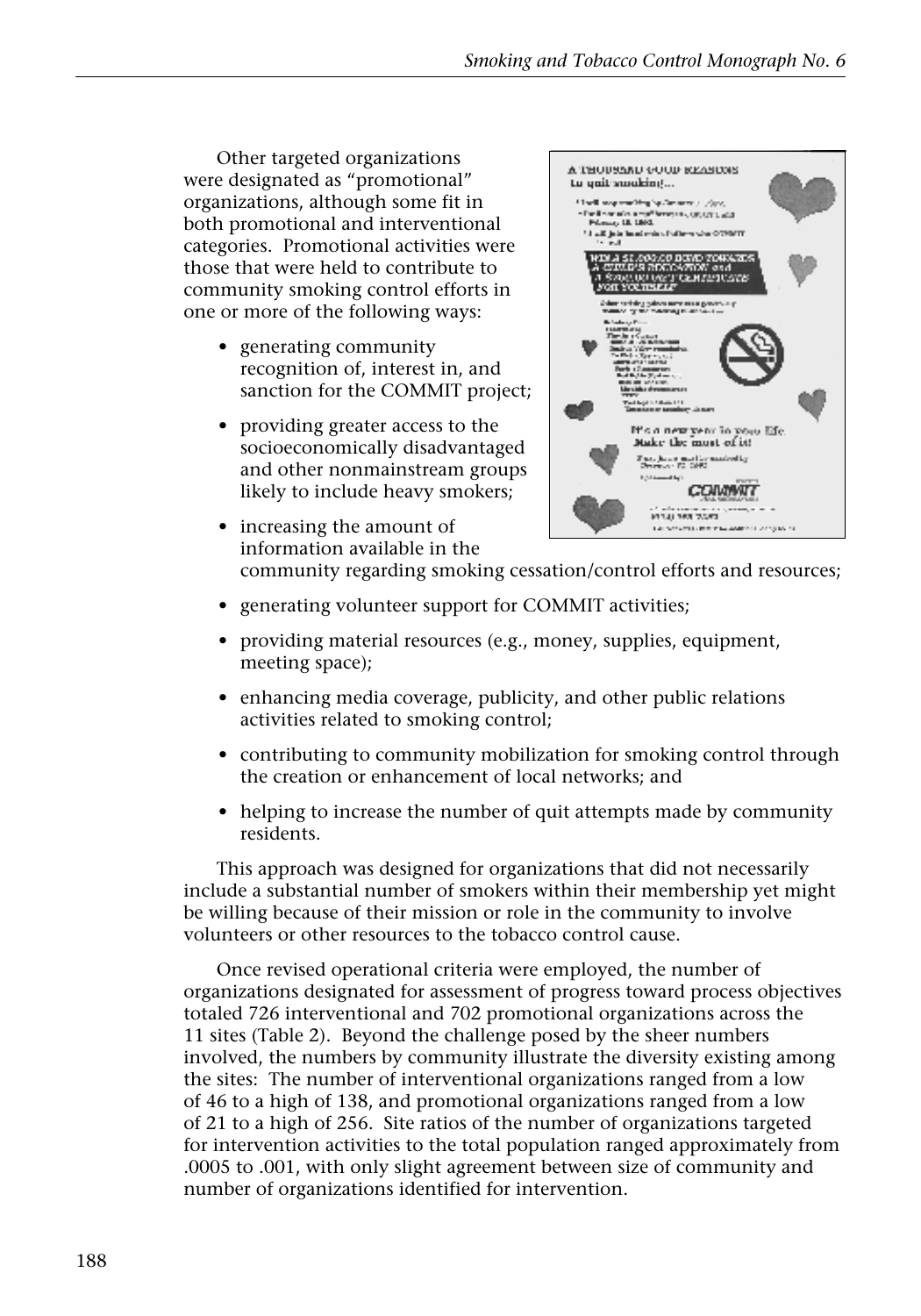### Table 2

**Numbers of interventional and promotional organizations for assessing annual achievement of process objectives, by site, for the initial 3 years of interventiona**

| <b>Sites</b> | Interventional | Promotional | <b>Both</b> |
|--------------|----------------|-------------|-------------|
| Site A       | 50             | 77          | 127         |
| Site B       | 57             | 78          | 135         |
| Site C       | 47             | 27          | 74          |
| Site D       | 103            | 53          | 156         |
| Site E       | 138            | 256         | 394         |
| Site F       | 54             | 69          | 123         |
| Site G       | 46             | 21          | 67          |
| Site H       | 67             | 105         | 172         |
| Site I       | 86             | 34          | 120         |
| Site J       | 85             | 24          | 109         |
| Site K       | 50             | 36          | 86          |
| Total        | 726            | 702         | 1,428       |

a Adjusted totals for the final intervention year summed only a few more: 727 and 713 for interventional and promotional organizations, respectively. Sites are listed in random order.

> The emphasis in the channel of other organizations shifted early in the COMMIT project. In the planning phase, a wide variety of organizations were featured as potentially equivalent, with the relative importance of

their diverse types to be determined locally. However, as the evaluation requirements of the overall project were articulated into mandated activities and concrete process objectives, religious organizations emerged as the sole type of organization in the channel that could be formally evaluated in standardized fashion (Mattson et al., 1990-91; Corbett et al., 1990- 91). In light of the considerable diversity of organizations in communities and the difficulty of generating comparable sampling frames of organizations across communities, a decision was made to use a survey of religious organizations as a kind of proxy for assessing the penetration and

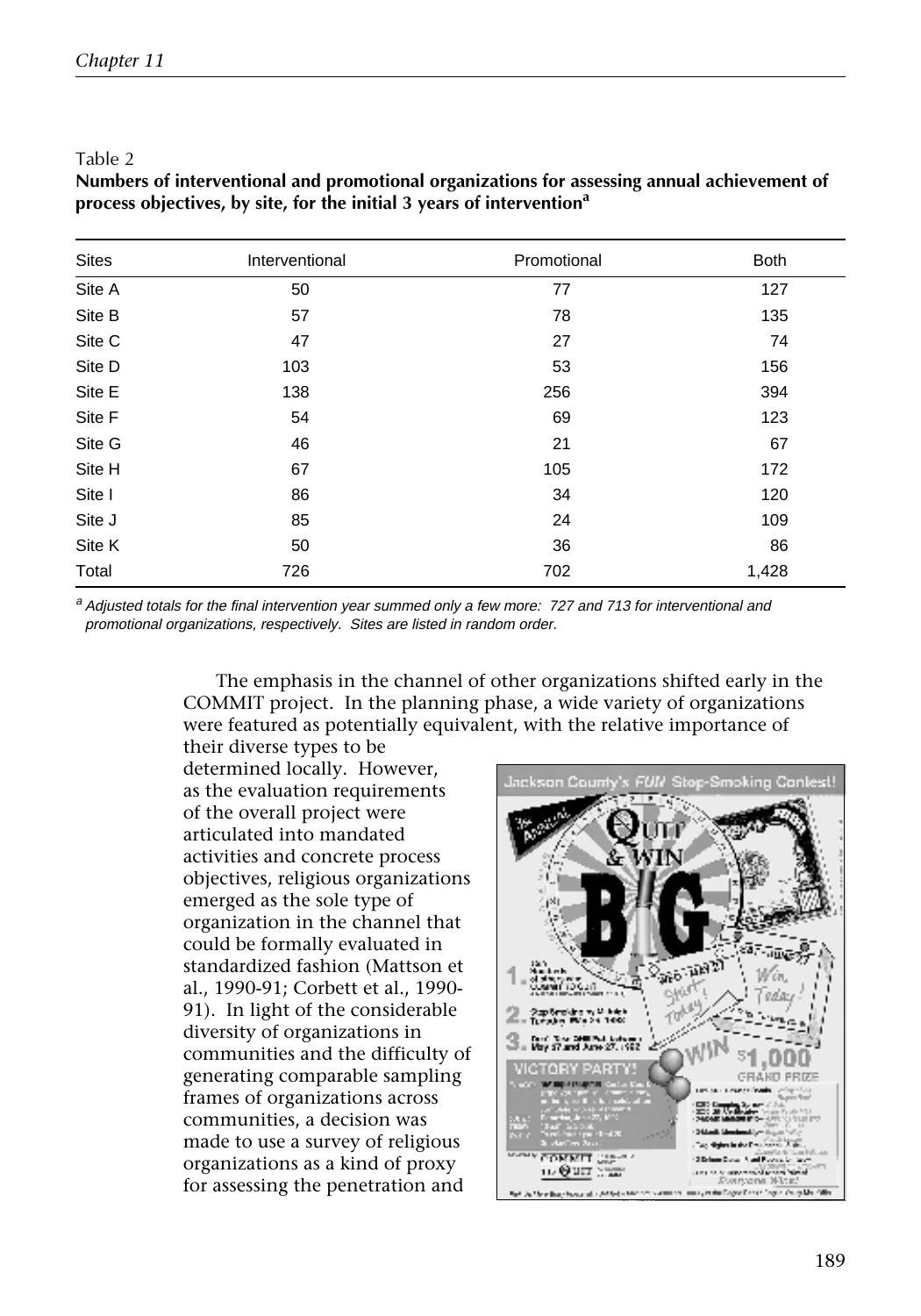efficacy of COMMIT activities in diverse organizations. The articulation of this in the mandates expressed in the COMMIT protocol (i.e., required activities and process objectives) and the recognition of the survey of religious organizations as a critical evaluation tool resulted in a shift in local understandings of priorities in the channel. In most sites there was also a corresponding shift in activities implemented in the channel. Religious organizations came to preeminence in this channel at a trialwide level and in most communities. Requirements for evaluation data drove the intervention to a degree unforeseen by COMMIT's designers.

The mandated activities of this channel are given in Table 3 and reflect the difference between interventional and promotional organizations.

**Presentations** To increase awareness of the tobacco problem, COMMIT staff **on Smoking** members and volunteers made short presentations of at least **Issues** 15 minutes to organizations targeted for intervention during the groups' regular meetings. Presentations included information on smoking cessation, the health implications of tobacco use and secondhand smoke, policy and program resources, and national as well as local trends in tobacco control. If appropriate, COMMIT speakers also provided information on legal issues and publicized upcoming smoking policy and cessation seminars and workshops. Organizations likely to include a high proportion of smokers on their membership rolls, such as labor unions or veterans' groups, were emphasized. Promotional organizations also were contacted in an effort to strengthen local tobacco control networks.

## Table 3 **Activities and process objectives for organizations**

| <b>Activities for Each Community</b>                                                | Cumulative<br>Objectives<br>(1988-1992) | Number<br>Completed  | Process Objectives<br>Achieved <sup>a</sup><br>(% ) |
|-------------------------------------------------------------------------------------|-----------------------------------------|----------------------|-----------------------------------------------------|
| Short Presentations to Organizations<br>Targeted for Intervention                   | 30%                                     |                      | 83                                                  |
| Comprehensive Seminars to<br>Organizations Targeted for Intervention                | 44 seminars<br>30%                      | 40 seminars          | 91<br>77                                            |
| Promotional Activities in Organizations<br>Targeted for Intervention                | 50%                                     |                      | 152                                                 |
| Distribution of Self-Help Materials in<br>Organizations Targeted for Intervention   | 50%                                     |                      | 160                                                 |
| Distribution of Promotional Materials to<br>Organizations Targeted for Intervention | 50%                                     |                      | 172                                                 |
| Annually Involve Organizations Targeted<br>for Promotion in Magnet Events           | 440<br>organizations                    | 497<br>organizations | 113                                                 |

a Average for combined communities.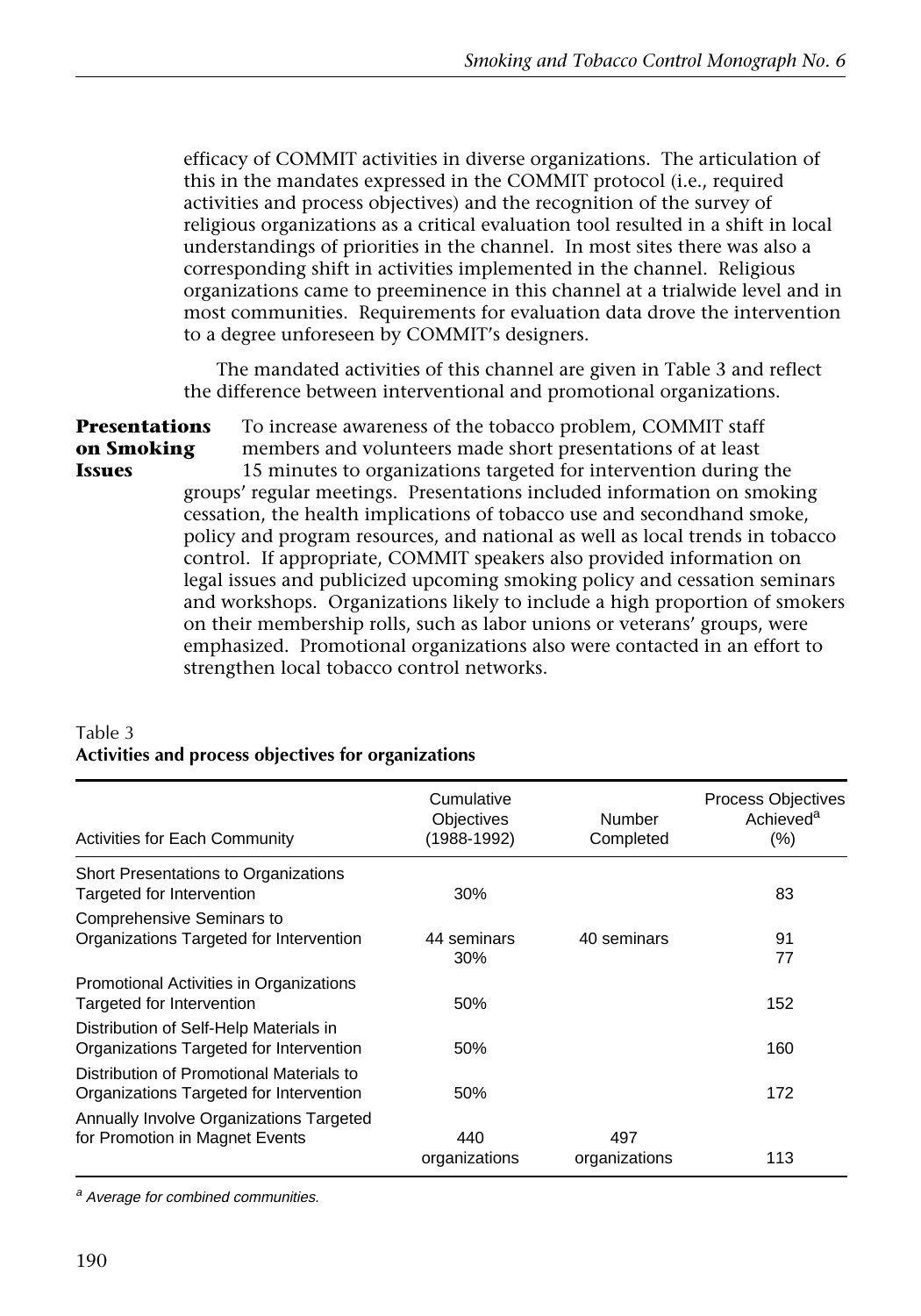**Seminars** Seminars or policy presentations of at least 1 hour in length were **on Smoking** offered to representatives of organizations targeted for intervention. **Issues** The longer format allowed presenters to cover tobacco control topics in more detail. Workshop content included the health implications of tobacco and secondhand smoke, cessation resources and strategies, national and local trends, legal issues, and policy and program options. Examples of nonsmoking policies and cessation efforts from local organizations were highlighted. In some communities separate seminars were held, for example, for religious groups or labor organizations. In other cases, tobacco control issues were covered as part of a larger workshop agenda on a related topic, such as substance abuse, that was designed to reach larger numbers of participants.

**Activities** To foster member participation in communitywide cessation events, **Promoting** COMMIT staff members and volunteers conducted promotional **Magnet Events** activities in organizations targeted for interventional and promotional activities. In conjunction with "magnet events" such as "Quit and Win" contests, The Great American Smokeout (GASO), and Non-Dependence Day, COMMIT staff members distributed event materials, solicited signups, displayed information, and conducted other activities such as carbon monoxide testing.

**Promotion** Although activities and materials teaching the skills needed to quit **of Self-Help** smoking were already available in most communities, the COMMIT **Materials** project sought to enhance the effectiveness and penetration of these **and Cessation** cessation resources by directly targeting interventional organizations. **Services** Posters, flyers, brochures, pamphlets, and other information were delivered directly to organizations for distribution to their members who smoke. In addition, materials encouraged smokers to join the Smokers' Network. The network, created by COMMIT, was a voluntary list of smokers in each community who were interested in receiving mailings designed to provide information on how to quit smoking and remain smoke-free (see Chapter 8 [Lichtenstein and colleagues]).

**SUCCESSFUL EFFORTS** Community groups already existed in most sectors of the **WITH COMMUNITY** community and, consequently, provided useful structures **ORGANIZATIONS** for enlisting smokers on the network, reaching diverse populations, and bringing about restrictive tobacco control policies and bans. To recruit smokers to COMMIT's Smokers' Network, communities enlisted the support of groups as diverse as the Girl Scouts of U.S.A., WIC providers, ethnic organizations, sports groups, and the American Red Cross. Activities ranged from health fairs, materials dissemination, and a "Butt-out Party," including a display of the domino effect of 720 cigarette packages. Diverse populations were reached through DARE in Bellingham, WA, the Puerto Rican Day Parade in Paterson, NJ, and food distribution at neighborhood health centers. Community grants also were given to various organizations to reach diverse populations in creative ways, thereby promoting cessation and maintenance. The Vallejo site provided a positive, high-energy experience in tobacco prevention and cessation through its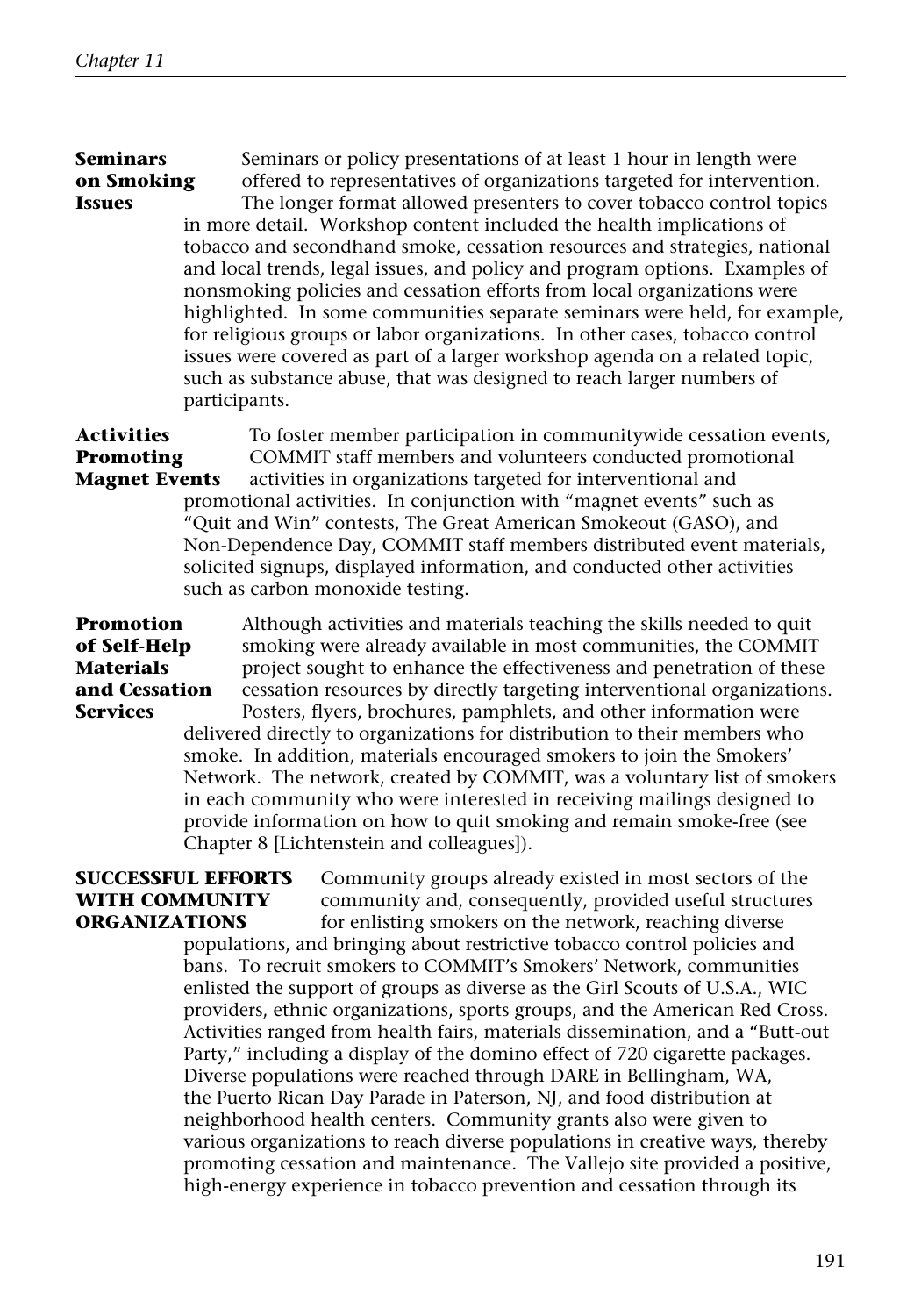

"African-Americans Celebrate Life" event. In sites that achieved restrictive tobacco control policies and bans (e.g., local ordinances banning vending machines), success resulted from the collaboration of tobacco control advocates with other coalitions, such as substance abuse prevention groups, community organizations such as the Boy Scouts of America, and police and health departments. Communities used sports and recreational events; for example, Utica, NY, disseminated a tobacco-free message to 1,500 fans of the Champion Boomerang Team in a "Throw Tobacco Out of Sports Campaign." Medford/Ashland and Bellingham each held a

"Smoke-Free Night" with local baseball teams, and Yonkers, NY, promoted a "Nix to Nicotine" basketball game. Paterson held a rally against cigarette billboards in collaboration with the National Coalition of Negro Women.

Organizations involved in promotional activities included groups with a health orientation (e.g., American Red Cross, American Dietetic Association, American Chiropractic Society, community hospital auxiliaries), service and civic organizations (Big Brothers/Big Sisters, Hispanic Community Progress Foundation, Rotary Club, Soroptimists), and business and professional organizations (e.g., chambers of commerce, downtown merchants' associations, personnel directors' associations). Examples of their "promotional" involvements with COMMIT included assisting with the development of local tobacco control events; staffing the GASO and Tobacco Free Young America activities; generating publicity for smoking control efforts and specific events through meeting announcements, networking, newsletters, and bulletin boards; providing volunteers, local staff, and Board members for smoking control efforts; and providing other resources, advice, and expertise for the implementation staff.

In all sites, representatives of community organizations were integrally involved in local COMMIT planning, program design, and decisionmaking. Health-related organizations such as local health departments and health voluntary agencies, such as the American Cancer Society (ACS), ALA, and American Heart Association (AHA), played key roles in many communities. Members of civic and service clubs were mobilized to assume promotional roles as the project's leaders sought broader participation and outreach by citizens. From the outset COMMIT sought existing coalitions for health promotion or substance abuse prevention and joined with them or encouraged them to participate in COMMIT's efforts. In many communities, civic task forces and community coalitions that addressed drug-related issues were encouraged to add smoking control and educational efforts. In Brantford, Ontario, Canada, town forums were called to foster grassroots ideas and involvement in the initial stage of the project; these events also generated some volunteers for the project. In a few communities, COMMIT formally subcontracted with local organizations to carry out mandated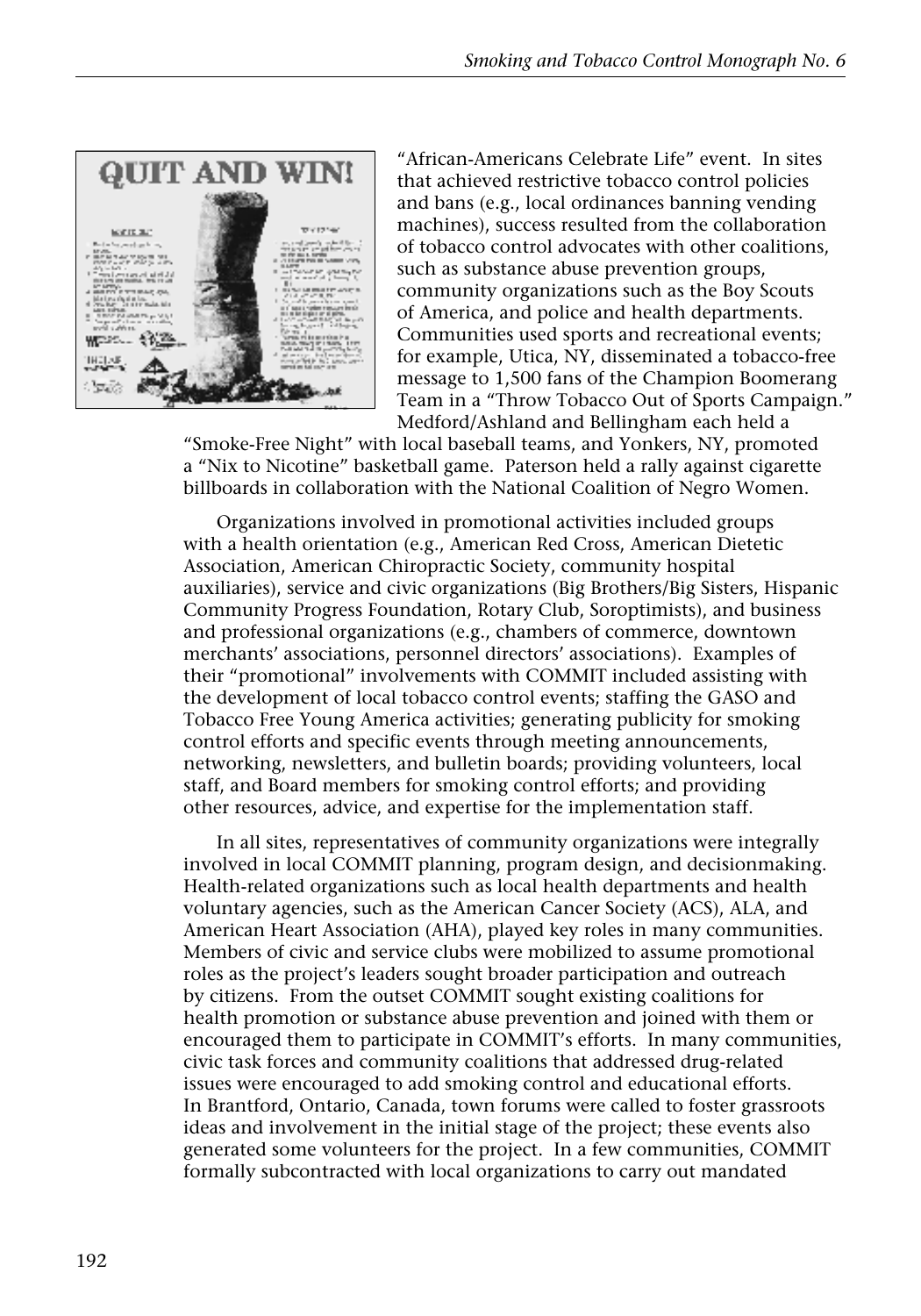activities, thereby capitalizing on a local agency's experience and creativity with, for instance, smoking cessation resources or media advocacy. In Utica, the Summer Youth Employment Program trained and employed young people from low-income families to counsel smokers to quit while those smokers were attending community centers (e.g., health clinics or WIC clinics) or community sponsored programs (e.g., blood pressure screening programs).

Cooperating with existing groups in public events was a creative way to foster partnership with the community as well as gain publicity. A youth theater group in Vallejo, eager for an opportunity to be involved, produced skits that humorously illustrated the fact that smoking is not at all glamorous or sophisticated. In Bellingham, COMMIT participants paraded publicly in

a turkey costume, to promote "quitting cold turkey," and in cigarette costumes in an annual parade. Vallejo and Medford/ Ashland used a Statue of Liberty and "Statue of Liberation from Tobacco" theme, one site for Halloween and the other for a



Fourth of July parade. In Cedar Rapids/Marion, IA, Girl Scouts marched in a parade along with a COMMIT float, and the entry won second prize. Publicity through such activities may well have assisted in establishing the legitimacy of COMMIT efforts in the community as well as furthering smoking control goals.

COMMIT communities' successes included an "Adopt-A-Tavern" campaign, as in Bellingham and Fitchburg/Leominster, MA, in which volunteers became responsible for keeping taverns, bars, bowling alleys,



and other facilities where smoking is prevalent supplied with materials about tobacco control and cessation. Paterson found it beneficial to work through youth groups in religious organizations to get information about tobacco control to the entire membership.

The primary emphasis in COMMIT's other organizations arena was on large religious organizations. Although this was found by all communities to be a difficult channel, several experienced successes using a variety of innovative approaches. In Cedar Rapids/Marion, a coalition of representatives from the U.S. Attorney's Office, Substance Abuse Free Environment (SAFE) coalition, Iowa Substance Abuse Information Center, and COMMIT Cedar Rapids sponsored "Congregations for a Substance-Free Environment: A Conference for Clergy and Lay Leaders." The conference was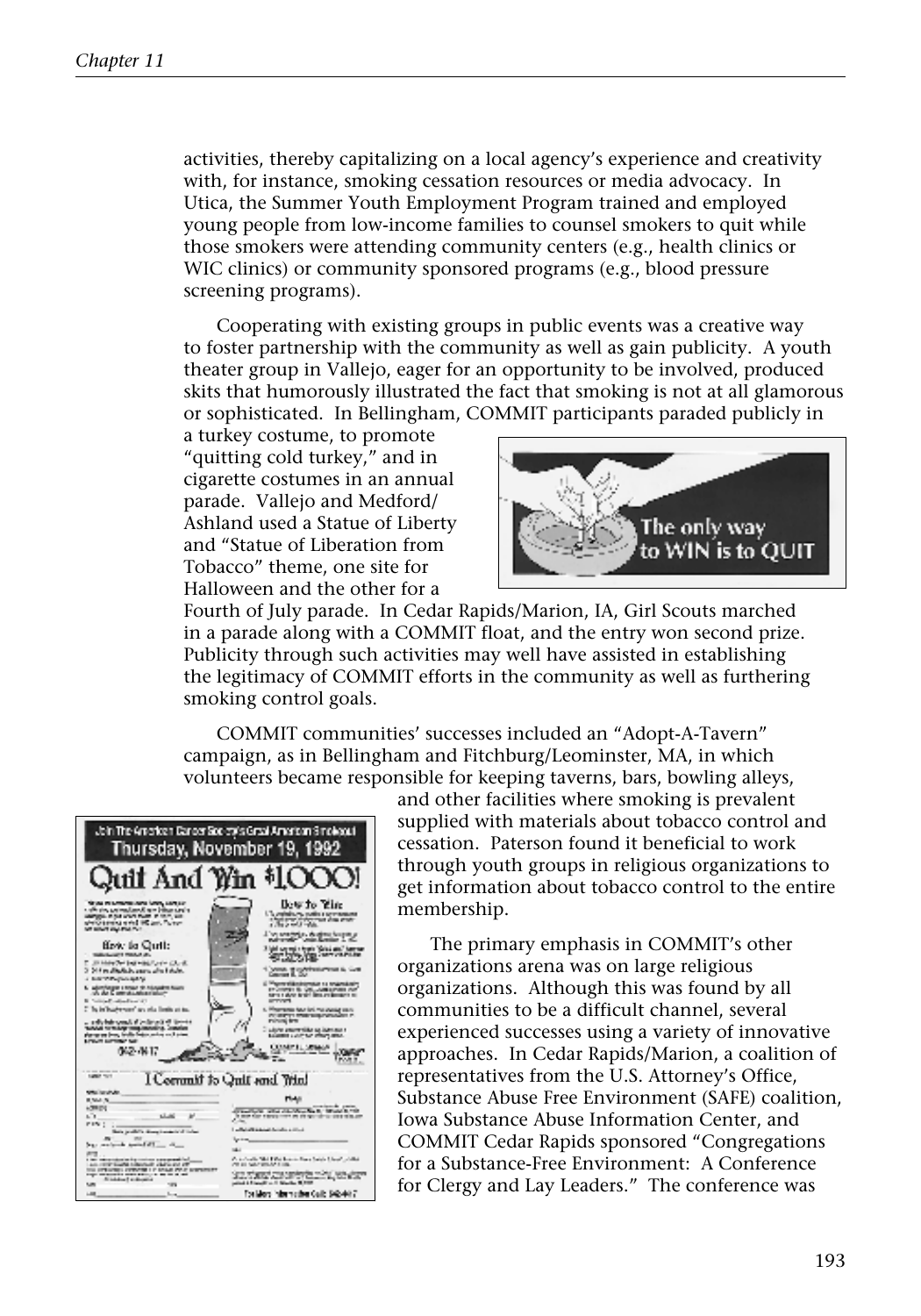attended by 150 people representing a broad spectrum of religious and ethnic groups. As one of the financial sponsors for this conference, COMMIT was able to contact difficult-to-reach organizations and encourage religious organizations and social service organizations to think of tobacco use as an addiction. Specifically, the conference asked attendees to consider the following issues: (1) tobacco as a drug along with alcohol and drugs, (2) the dangers of passive smoking, (3) the need for education and cessation interventions, (4) the establishment of smoke-free policies at places of worship as well as worksites, and (5) the continuing efforts of tobacco companies to thwart these efforts through extensive advertising. This event led to a halfday strategic planning conference to discuss possible interventions and a workshop to train ministers and lay leaders in intervention skills.

To involve churches in more than just the provision of self-help materials and information about local cessation resources, Paterson implemented a proactive "adopt-a-smoker" campaign aimed at nonsmoking church members who were asked to do the "morally right thing," that is, help someone in need: a smoker. Working through the Paterson Pastor's Workshop, an organization composed of about 32 area ministers, a "Smokeless Sabbath" program was initiated. It was a day of religious observance that would be declared by the congregation as a day during which smoking issues would be the focus of the sermon, educational materials would be disseminated, and available community resources would be identified.

COMMIT in Vallejo reported some success in this channel. An ecumenical focus group of local ministers was convened to develop strategies for effectively involving religious organizations in tobacco control. The focus group generated one consensus issue that they believed would be of universal concern to religious organizations: They did not want young people to start smoking. Based on shared information from recent research about tobacco use and youth, the clergy members recommended moving away from the "tired and worn" health education approach to tobacco prevention and suggested highlighting instead the youth-oriented marketing efforts of the tobacco industry (Fischer et al., 1991; DiFranza et al., 1991; Pierce et al., 1991). COMMIT staff members reported that once they understood churches' perceived role in promoting ethical standards among their congregations (and especially with youth), staff members were able to engage them in advocating against the tobacco industry marketing strategies. Staff members designed a biblically based curriculum using discussion and visual aids to encourage youth to discuss how to assess claims to truth made in tobacco advertising, how such marketing affects youth, the health effects of smoking, and potential advocacy opportunities to combat the efforts of the tobacco industry. The foundation for the 1-hour curriculum was the story of King Solomon's gift of wisdom that enabled him to discern right from wrong. The "Mission Possible: Target YOUth" curriculum was reviewed and approved by a panel of teachers, ministers, and health educators and is still being used in some Sunday school programs.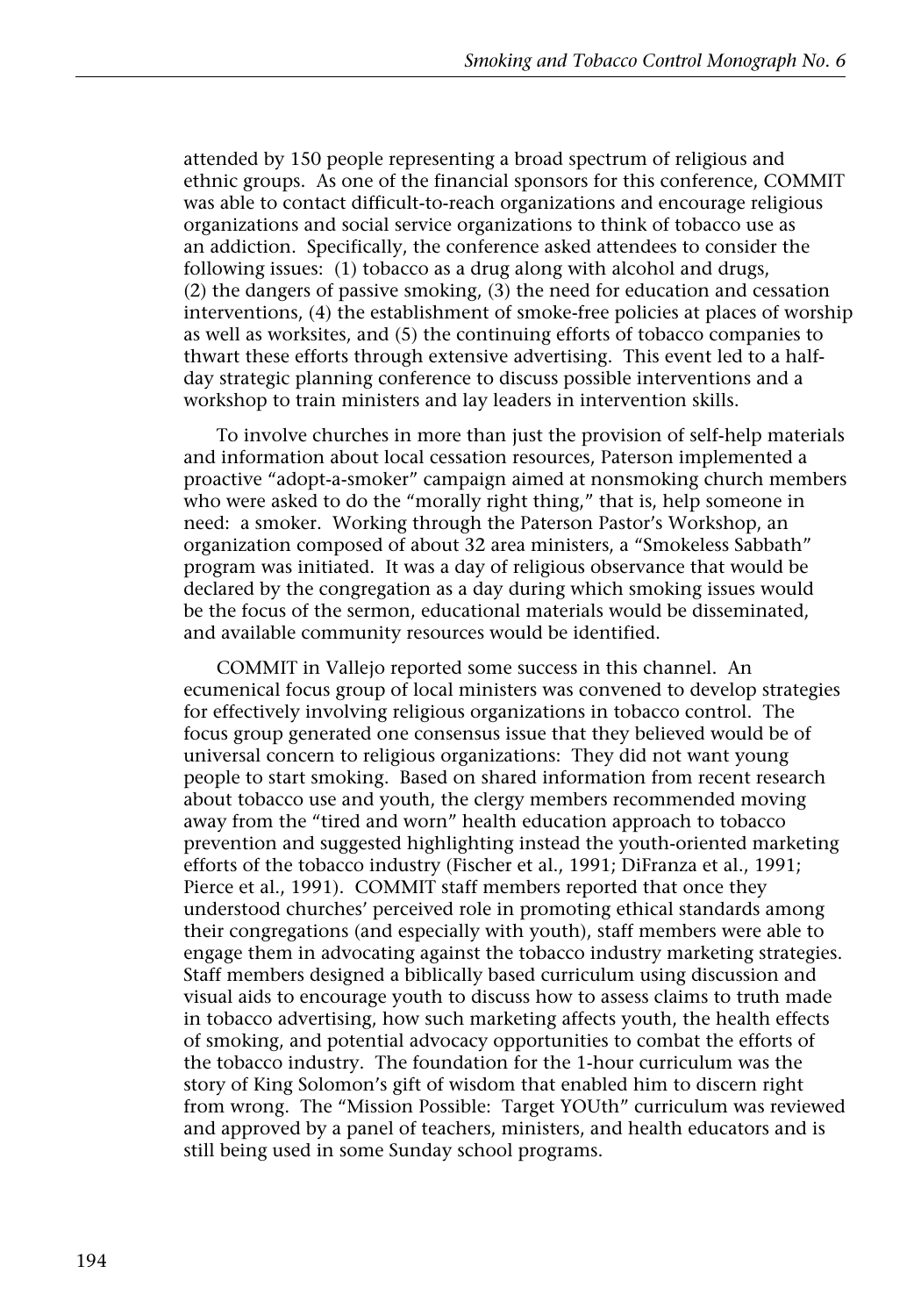**CHALLENGES** The key process objective for this channel, making **ENCOUNTERED** presentations to at least 30 percent of organizations targeted **WITH COMMUNITY** for intervention activities, was not achieved on a trialwide **ORGANIZATIONS** basis. The average across sites was 25 percent, and only four

sites met the goal of 30 percent. Although one community succeeded in in reaching 52 percent of rostered organizations, two sites reached only 10 percent of the organizations. Problems were experienced by all the communities in using other organizations.

A few problems were linked to the protocol's definitions and specifications. For the initial 2 years of COMMIT's intervention phase, staff members across the 11 sites struggled with the protocol's nebulous distinction between interventional and promotional organizations. Definitional ambiguities across the trial were not resolved until late 1990. Gathering the necessary information for categorizing specific religious organizations was a burdensome task. Once designated as promotional, an organization may not have been targeted for attention until late in the intervention. Although it may have been logical to present an informational talk to a promotional organization before requesting cooperation or resources, staff members reported that such a step was often neglected because, by the protocol's mandates, only presentations to interventional organizations "counted" toward process objectives (see Table 3). Many communities expressed greater success, or greater optimism, only in the final year or two of the intervention period.

COMMIT's designers underestimated the difficulty COMMIT staff members and volunteers would experience in establishing contact with and gaining access to interventional organizations that were assumed to have smoking members. Although some activities were as simple as the delivery of cessation information and materials, many fraternal, service, and laborrelated organizations such as the Elks, Lions, Masons, Veterans of Foreign Wars groups, and unions had no one onsite during business hours. In many organizations, access to meetings was restricted to members only. Often, it was only after repeated return visits that contact was established with a member or staff person. In at least one site, gatekeepers were then found to be protective of members who smoked and resistant to smoke-free policies or dissemination of cessation information. Many groups met only for social gatherings and business meetings and had no forum for outside speakers to present programs.

There were also multiple challenges in dealing with promotional organizations such as parent-teacher associations (PTAs), substance abuse prevention programs, and service clubs (e.g., Rotary, Lions, Soroptimists). These organizations were diverse, each with its own established mission and full agenda. Many did not perceive community tobacco control activities as a priority. Staff members typically found that getting to know organizations well was labor intensive, and they questioned the efficacy of the time spent making these contacts. Likewise, in many communities the ideas of reciprocity, linking with organizations' existing agendas, or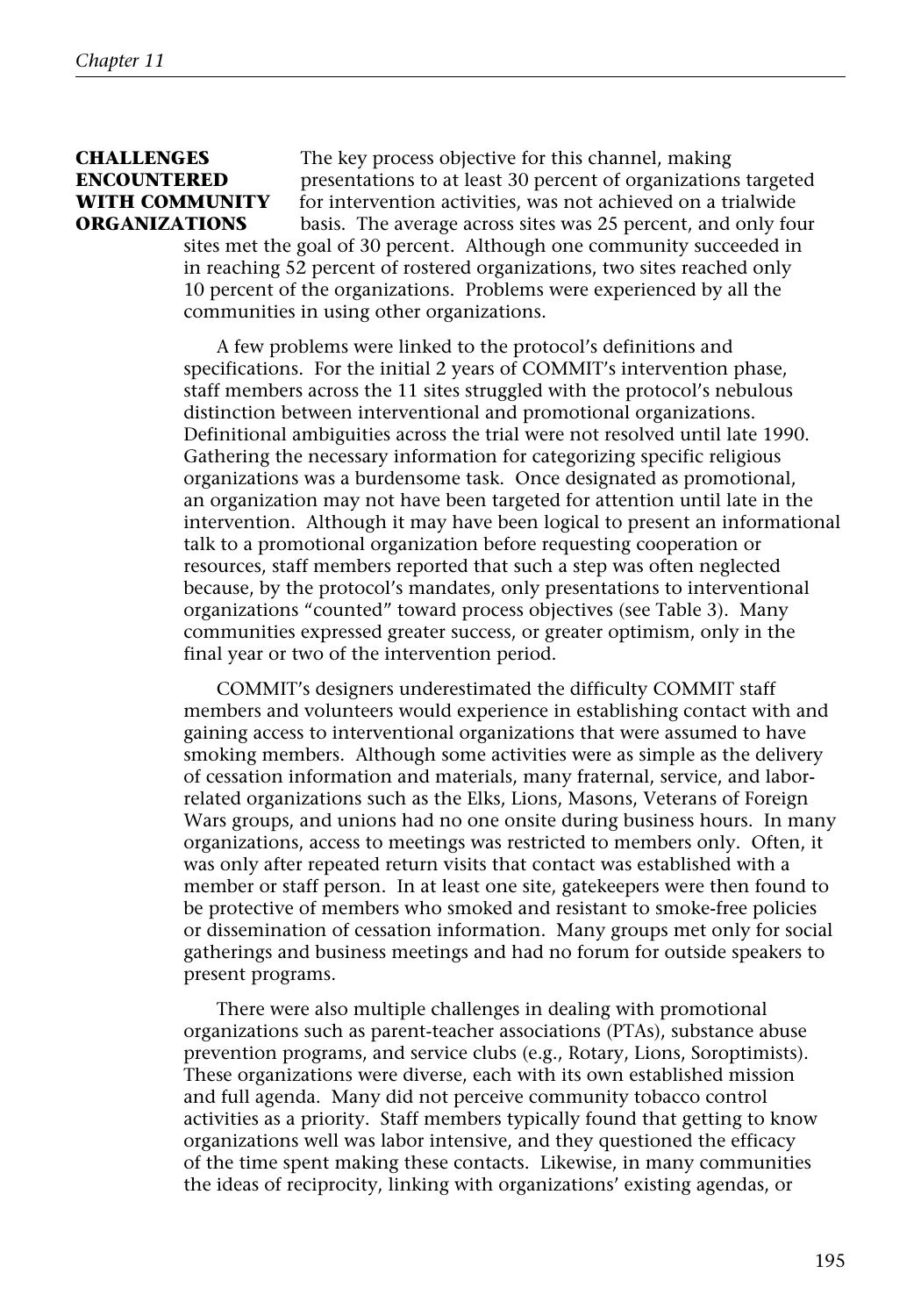expanding beyond a single-issue approach were not developed until late in the project. Finding a "hook" with which to involve organizations with COMMIT required knowledge of their missions and structures. One potential hook was to highlight concerns about youth (everyone wanted to help young people), but with COMMIT's focus on adult smokers, staff members and volunteers were reluctant to use children's issues as "bait."

COMMIT's most logical ally among community organizations was thought to be the health voluntaries (ACS, CCS, AHA, ALA), but experiences with them varied across sites. In six sites (Bellingham, Medford/Ashland, Fitchburg/Leominster, Santa Fe, NM, Paterson, and Yonkers), the local voluntaries were found to be struggling for volunteers and funds. In these sites COMMIT became responsible for the smoking problem and the local health voluntaries focused their resources on programs targeting other risk factors or diseases, such as breast cancer, high cholesterol, asthma, and tuberculosis. In a few communities where the voluntaries were strong, COMMIT Boards and staff members had to deal with competition, conflictof-interest, and turf issues. Recruitment of volunteers for COMMIT through other organizations was sometimes viewed as competition in a shrinking community pool of potential volunteers. Four communities (Utica, Vallejo, Cedar Rapids/Marion, and Raleigh) contracted with or gave grants to the voluntaries to carry out some required activities. Developing requests for proposals and reviewing them, plus monitoring progress toward achieving process objectives, took a great deal of COMMIT staff time.

As the intervention progressed, several sites added community organizers to the staff to concentrate their efforts to achieve process objectives. Sites began to recognize that combining worksites and organizations under one task force was not effective because outreach to organizations tended to become a low priority on an already crowded task force agenda. The sheer numbers of organizations in some communities was daunting (see Table 2); for many staff members and volunteers, there seemed to be barely enough time to say hello as flyers and informational materials were delivered to organizations. Paterson set up a separate community task force to target this channel.

In the last 2 years of intervention, most COMMIT sites designed new strategies to reach heavy smokers. Although the protocol did not specifically target low-income, minority, or high-risk populations, there was a growing awareness of their importance as targets and messengers for tobacco control. Staff members and volunteers focused on agency settings such as employment offices, job training programs, WIC food voucher distribution clinics, American Red Cross blood drives, gospel mission shelters, and community centers serving minority populations. Special events were targeted at places smokers frequent, including outdoor sports stadiums, bowling alleys, bingo halls, and bars/taverns. At the same time communities used umbrella organizations such as human services coalitions, minority coalitions, and community action agencies to promote intervention activities.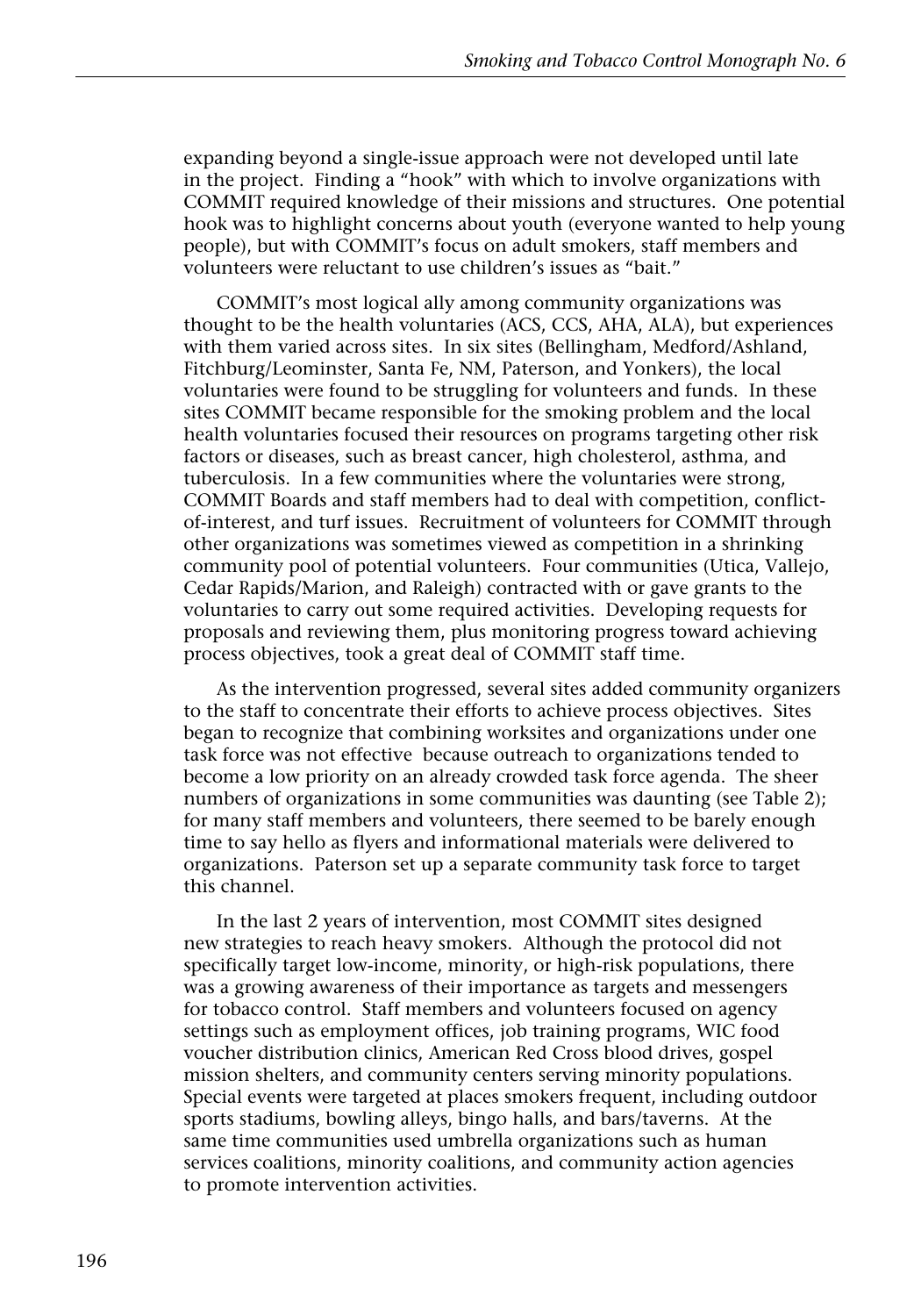Although some COMMIT communities experienced successes in working with their community's religious organizations, many reported facing a multitude of problems in forming partnerships with this sector. Pursuing clerics as intermediaries in smoking control seemed to be a natural course because bonds often are formed between congregations and clerics who are, in general, respected members of the community. However, many clergy

were not receptive to COMMIT's attempts. For some, resistance was passive; clergy did not respond to verbal or written attempts to enlist their support. Others explained that tobacco control was not a priority issue. The Brantford site had an involved and helpful minister on the community Board, but as its final report stated, "even with his help" they were unable to "crack" religious organizations. Smoking was not common among parishioners, and it was not a priority issue.

The failure of some clerics to view smoking as an important issue had several explanations. In some sites clerics immersed in the issue of substance abuse and other social problems did not acknowledge the connection between smoking and other drug use. Others felt that churchgoers were not involved in drug use. Often, staff members heard that smoking is not an issue because "no one smokes in church." Some who did acknowledge the problem of smoking and nicotine addiction resisted outside intervention efforts, relying on the religious organization to provide answers. Some

clerics, especially smokers, expressed skepticism as to their ability to help people quit. Other reasons for resistance included the clergy's already taxing workload and an unwillingness to take on another burden or join one more community organization. Some congregations were concerned that implementing smoking policies would conflict with income-producing church functions such as wedding receptions and bingo games. One church was reluctant to implement a smoking policy for fear of alienating a church board member who smoked.

Resistance also was fostered by the diversity of religious denominations. In some communities religious organizations or clergy were responsive to umbrella organizations that often had different agendas. For example, in Yonkers, two of the four umbrella groups were involved in the city's struggle to introduce desegregated housing. In Cedar Rapids/Marion, plans for a clergy conference were complicated by competing events, including the actions of an ecumenical clergy group (spanning Christian denominations) that sought to exclude non-Christian faiths from participating in the planning committee and refused to change its name to an interfaith council.

Work with religious organizations relative to other efforts within COMMIT was often so labor intensive that staff members wondered whether results were worth the level of effort and resources invested. Because most

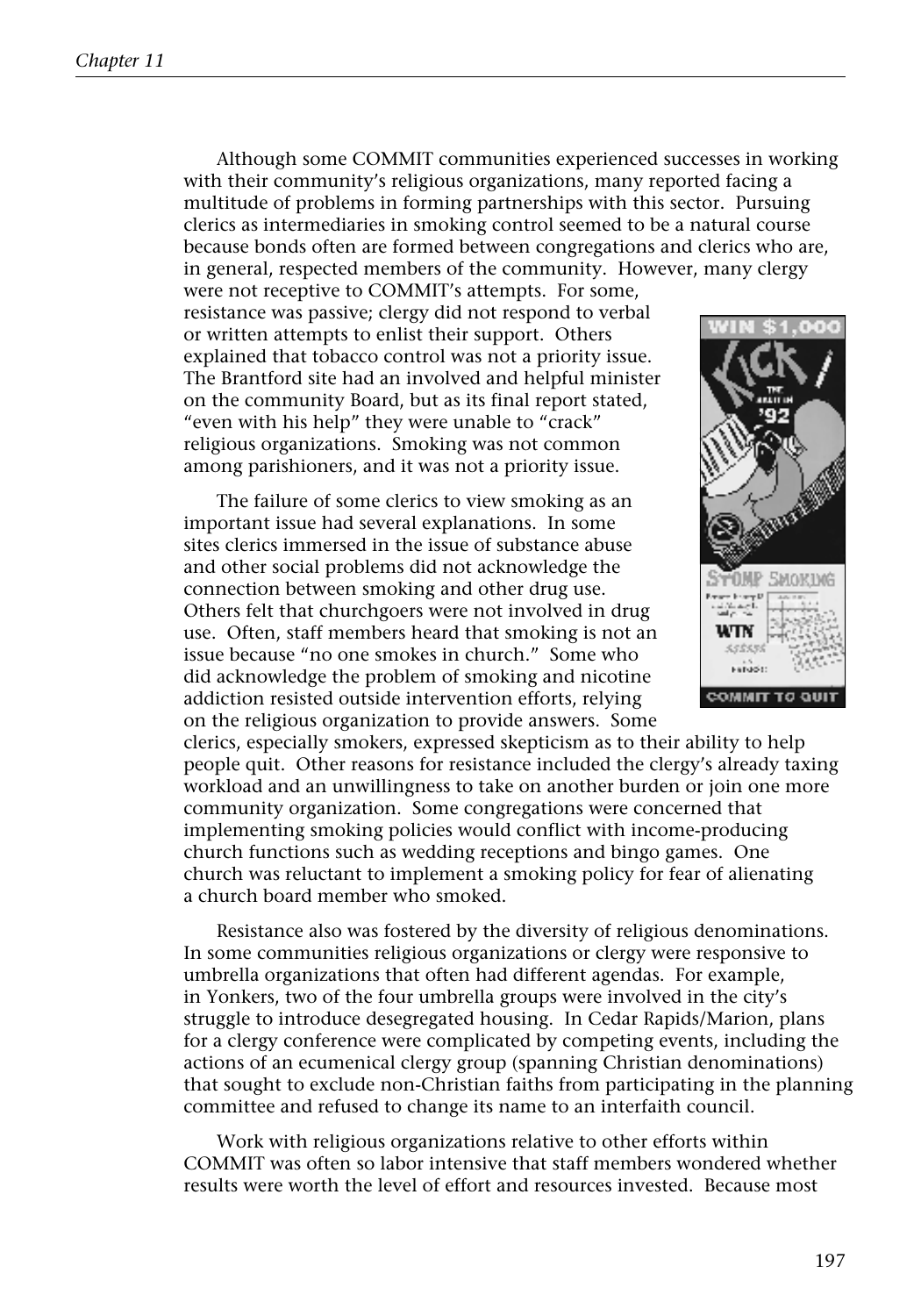churches had few or no paid staff members, many attempts were made to reach the cleric before receiving a response. In Medford/Ashland, staff members reported that it took an average of six attempts before contact was made. Staff members became frustrated with unreturned telephone calls and having to leave messages on machines. When a staff person was reached, he or she was frequently unwilling to act as a representative for the church. At least two communities reported that some church staff members refused to accept materials while the pastor was out.

Despite difficulties, communities continued to develop strategies to include religious organizations in smoking control activities. In some cases, task forces developed activities specifically to elicit clergy support and address their issues. Based on feedback from a presentation to the clergy, Yonkers COMMIT developed a seminar on addiction to educate clergy on

the problems of nicotine and other drug addiction and to give them specific tools for identifying and addressing this problem. A planning committee was established, and outreach efforts were extensive; however, only two clerics participated in planning the event. The clergy's lack of response prompted the committee to broaden the seminar's focus to include other community intermediaries as well as the general public. In Raleigh, a seminar incorporating nicotine with substance abuse was designed for clergy. Staff members felt challenged to keep peace within planning meetings and were disappointed by the limited clergy turnout. Other issues arose regarding the view by some major religious denominations that alcohol and drug



use is a sin; thus, an individual smoker's need for the church's help would be viewed as an admission of sinning. Although a similar conference in Cedar Rapids was mostly successful, staff members faced challenges in maintaining the issue of tobacco use on the program because the conference planners and audience had more interest in alcohol and drugs. Staff members had to repeatedly remind the planning committee to include tobacco in each part of the event.

Making presentations to church groups also proved to be challenging. In Fitchburg/Leominster, three staff members repeatedly contacted religious organizations to schedule presentations, with little response. In Medford/ Ashland, the community involvement coordinator focused much of her energy on reaching clergy through presentations but had little return on her time and effort. Similarly, in Yonkers, staff members devoted many hours to reaching targeted churches but made minimal progress. Although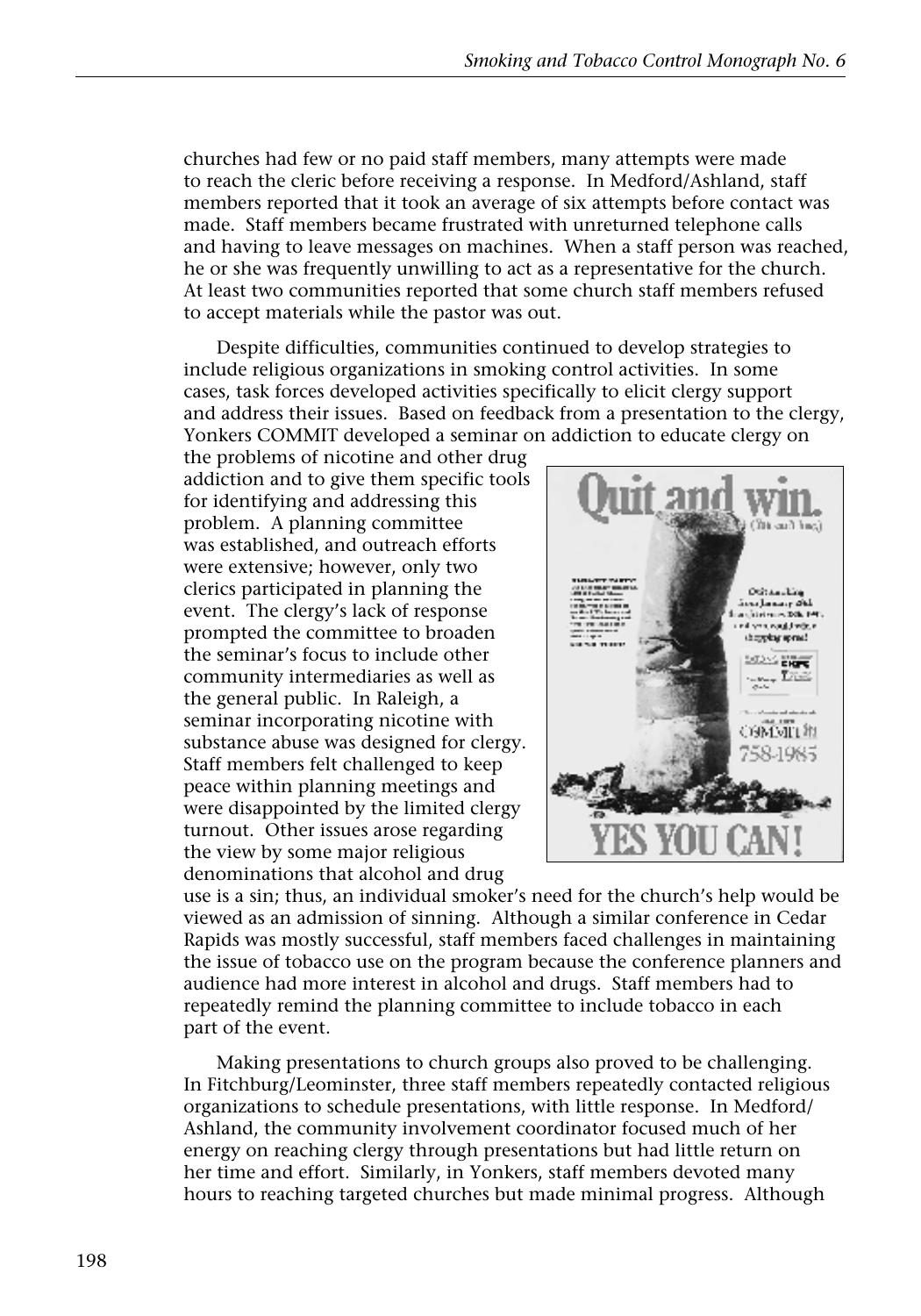presentations were made at two meetings of the community's largest umbrella group, attendance was poor, and staff members felt that participants were merely being polite. At the second meeting, clergy admitted that smoking was not a priority issue; housing, desegregation, and substance abuse were their primary concerns. When offered suggestions for prohealth activities that would involve the congregation, attendees stated that they could only post informational and cessation materials. However, when following up on the attendees' willingness to display cessation information, staff members found that, in reality, few were willing to help.

Overall, COMMIT communities had to overcome many obstacles to accomplish objectives with religious organizations. Staff members and task forces often redefined objectives to make progress in enlisting support and involvement. Eventually, communities were gratified by even minimal successes, and project reports packaged these achievements in a positive light, perhaps to help maintain morale. Regardless of the individual experiences, staff members learned a valuable lesson in attempting to work with religious organizations on the issue of smoking control: Be prepared for a challenge.

# **ORGANIZATIONS** channels. In most **ACROSS THE** instances even high

**EXPERIENCES** Overall, the community organizations channel was reported to be **WITH OTHER** the most problematic, difficult, and frustrating of the intervention

**COMMUNITIES** levels of staff and volunteer effort did not produce much return on their investment. Communities were concerned that they did less well than they would have liked in reaching blue-collar workers, ethnic minority groups, and low-income smokers.

> The development of relationships with existing organizations was a critical task at each site. Involving existing community organizations in the local definition, refinements, and governance of the project was a basic strategy for community mobilization in COMMIT, and community groups were a prime source of grassroots support, volunteers, and staff. Community groups provided an extensive network of local

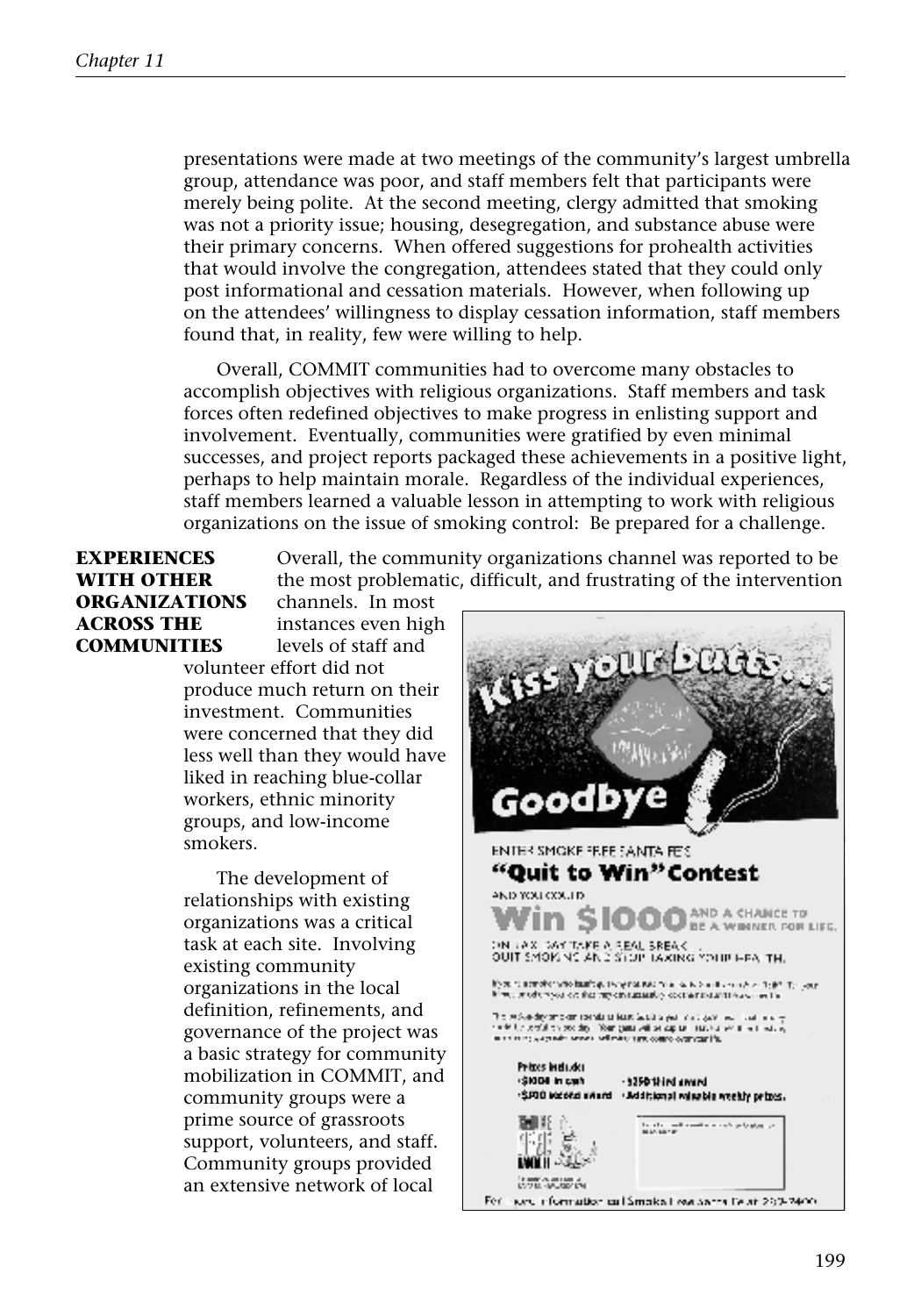persons from multiple backgrounds and with a great variety of affiliations. Working with or joining existing organizations and coalitions was valued over creating new, competitive, or exclusive structures or replacing activities that were within another group's domain. However, gaining entree into much of the other organizations channel was inordinately time consuming for representatives of all the COMMIT communities. As several sites' final reports explicitly stated, community organizations may have been a more useful target for the dissemination of information than for direct involvement in activities. "The payoff isn't worth it," said Raleigh's report, "unless it's already part of their agenda. Otherwise the most impact you get is to become 'speaker of the week'" (Community Intervention Trial for Smoking Cessation, 1993a, p. 8). Medford/Ashland staff members summarized their experiences, "No real successes here" (Community Intervention Trial for Smoking Cessation, 1993b, p. 10), and Bellingham COMMIT said it was "never able to convince organizations to be concerned about this issue" (Community Intervention Trial for Smoking Cessation, 1993c, p. 2).

Why were so many organizations, across all the communities, difficult to penetrate? Some staff members speculate that they may have been besieged already with requests from nonprofit organizations and community causes. Organizational "gatekeepers" may have been protecting the organization from outsiders' requests. Some organizations were inaccessible by telephone or in person; presumably, some were without a paid staff, street address, regular office location, or telephone-answering machine. The meetings of some organizations included no forum open to outside speakers or issues. Most key organizations already had full agendas, and tobacco may not have been a logical add-on. COMMIT recognized also that smoking and health issues were often seen as unrelated to the group's purpose. The charter of organizations with regard to such issues varied widely, and whereas one group (e.g., the high school PTA) might have been eager to emphasize smoking control and prevention, another seemed to regard it as counterproductive interference with their principal objectives. Yet another organization might have seen smoking as irrelevant to their activities. Finally, and importantly, COMMIT brought a single-issue, time-limited mission into intervention communities that had many existing, longstanding organizations, and COMMIT was a new, "outsider" organization with no local history, name recognition, or promise of longevity.

Productive relationships required knowledge of organizations individually as well as existing coalitions, networks, and other umbrella organizations. To be successful, COMMIT intervention activities had to be congruent with the contexts and cultures of each community (Bracht and Gleason, 1990). Community analyses developed in the first months of the project (see Chapter 5 [Thompson and colleagues]) were essential sources of information for later programs (Bracht, 1988). They were based on review of media, secondary sources, and interviews with informants from the communities and described community organizations, leaders, and historical considerations that acted as potential facilitators of or barriers to COMMIT efforts. The trial also required that a local Community Planning Group be formed to nominate and recruit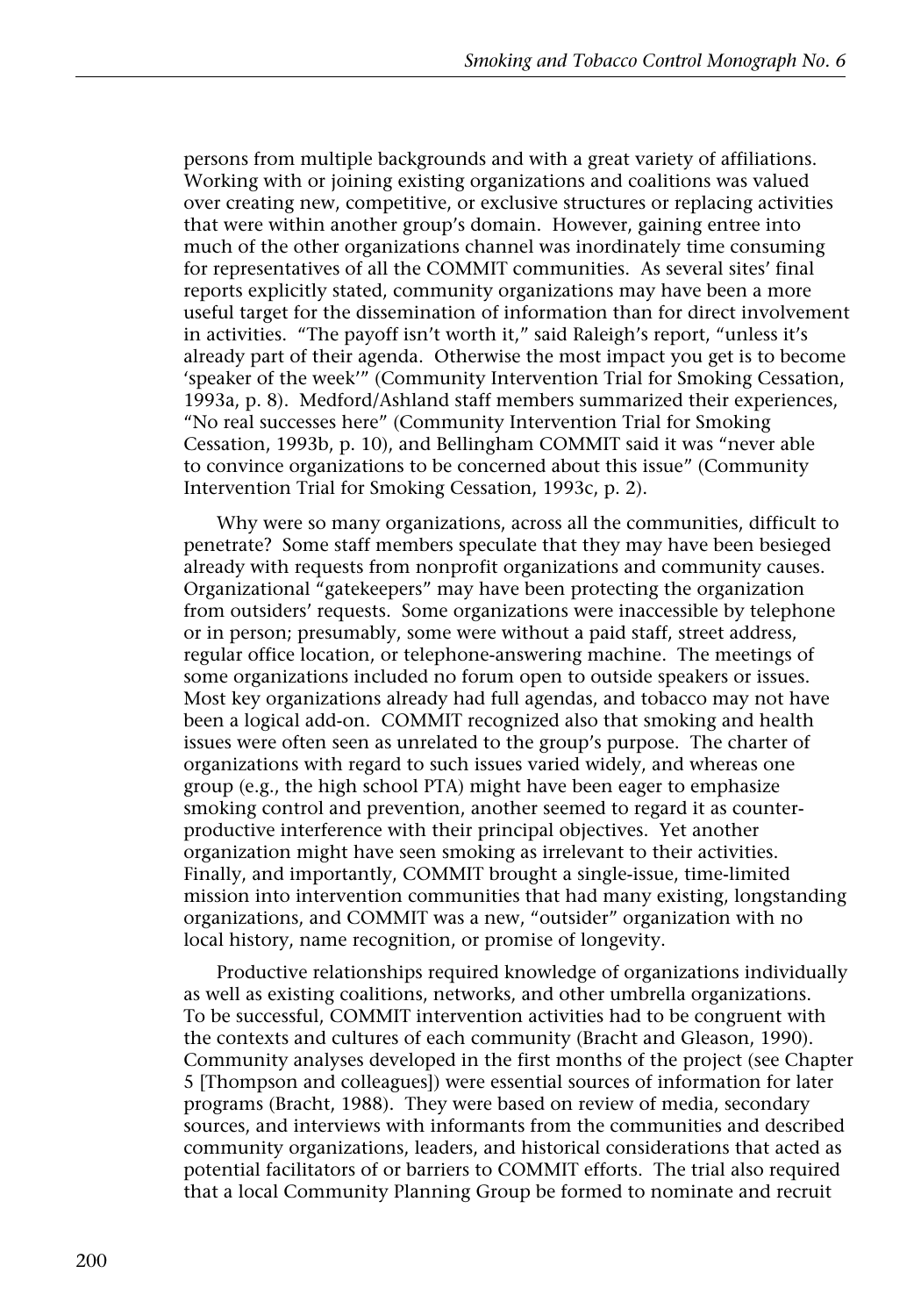COMMIT Board members. The planning group was to recruit members who were representative of the various key local organizations as well as to modify the community analysis so that good decisions about involving various groups could be made. However, the planning did not predict the amount of time and ongoing interpersonal interaction with organizations that most sites believed would have been essential to success in this channel.

The COMMIT protocol called for a Worksites and Organizations Task Force. The task force was a means of involving organizations in tailoring and implementing the specifics of intervention activities in the communities. The task force, under the direction and guidance of the COMMIT Board, prepared an annual action plan to specify how activities would be implemented in its community. In some communities, other groups were used or formed to target organizations more effectively. For instance, Vallejo drew on the community's minority coalition, and Paterson established a separate community task force.

Activities mandated by health promotion projects needed to be flexible, creative, and sensitive enough to reflect varied needs of diverse situations. Significant time and resources were needed to identify sites, develop creative ideas, and maintain individuals' involvement throughout the project with an issue whose relative priority was low to begin with or was threatened by other issues. Communities noted that being put on organizations' agendas was often difficult and labor intensive and staying on the agendas and producing results required ongoing "nurturing." Many organizations had no forum available for presentations on tobacco issues. Decisions had to be made about the level of participation to be solicited from different groups, taking into account the level of effort necessary for recruitment, training, and coordinating activities. In some situations, despite COMMIT staff members' allegiance to principles of cooperation and the enhancement of local resources, COMMIT was perceived by persons in other organizations as a competitor for local resources, such as volunteers or funding.

All communities found it useful to localize and tailor their approaches with community organizations based on the staff members' and task forces'

|                                                                                                                                                                                                                                                                                                                                                                                                                                                                                                                                                    |                                                                                                                                                                                                                                                                                                                                                                                                                                                                                                                                                                                                                                                                                                 | The COMMIT Cool Turkey Kick-It & WIN<br>Smokers Challenge It's Cool to Quitl                                                                                                                                                                                                                                                         |                                                                                                                                                                                                                                        |
|----------------------------------------------------------------------------------------------------------------------------------------------------------------------------------------------------------------------------------------------------------------------------------------------------------------------------------------------------------------------------------------------------------------------------------------------------------------------------------------------------------------------------------------------------|-------------------------------------------------------------------------------------------------------------------------------------------------------------------------------------------------------------------------------------------------------------------------------------------------------------------------------------------------------------------------------------------------------------------------------------------------------------------------------------------------------------------------------------------------------------------------------------------------------------------------------------------------------------------------------------------------|--------------------------------------------------------------------------------------------------------------------------------------------------------------------------------------------------------------------------------------------------------------------------------------------------------------------------------------|----------------------------------------------------------------------------------------------------------------------------------------------------------------------------------------------------------------------------------------|
| HOW DOES IT WORR?<br>L. Bull (COV) de<br>a los costo<br>Middleball 2.0 million and<br>PSP RSL AS PUS PAINTSL<br><b>SE BUILDING OF STORAGE</b><br>52.022225.17<br>manuel a silla.<br>A. Mail is show bushered by Card.<br>Let a long to the subsequent that<br>I can a serie that you have the country series<br>whether had all for the line matters<br>se de any of start, un any of the<br>JE ABAS<br>しんちゃくしゃ<br>home a chanks she as success<br>The configuration payable<br>M TWO Property as a color<br>ALC: A R. P. LEWIS CO., LANSING MICH. | HOW DO LENTERS.<br>THE PERSON WAS IMPOUNDED.<br><b>B.M.I. JAAR &amp; SPIRE</b><br>departments to Mr. 200-120.<br>Lady what would be forced process and<br><b>POR SIDE CARD</b><br>Tacolo assesso come a companier i fine<br>the attempt that the control of the<br><b>BY L'ALLA, B" FOLLIS FLOOR, '921.</b><br><b>PRESERVATION IN THE</b><br>allowed the second contract of<br><b>SUBSIDE THE BRATISTICS WAS</b><br>All wing the 10 am Alla Pr<br>and a state of a state of a state, a state<br>by a complete process of the file and on<br>I SAMUAR J., N. E.H. 7, 178<br>amagement control special state<br>per chal and officers are bottom."<br><b>Canadian Robert Address Construction</b> | Prizes Primei Prized<br>Constitution prices gave the many<br>Manuf Y is not trust soon<br>a fatasiana dia massa<br>Long show I and set less<br>a i poder med matematik og m<br>Teoria kansas med de<br><b>CONTINUES IN TANK &amp; A</b><br><b>Contact LAT</b><br>٤è<br>as now up one cars more seems<br>So has contacts are not will | WHO'S EUG BUS?<br><b>Base Programmers</b><br>F. Mar Lond Issue 15 was right.<br>to an electric temperature of concern-<br>makes, whereas as his part on.<br><b>COMMON CONTRACT</b><br><b>CONTRACTOR</b><br><b>PLACE PRODUCT, SUITE</b> |
| <b>APAID BY VIEW AND LOCATED</b><br><b>CONTRACTOR</b><br>+ 1 Limit Buildell<br><b>COLLAGE THE TWO</b><br>1. Law Soft - Beatt Paped of C<br><b>Device I can use</b><br>and an experiment compared to enter a set of the                                                                                                                                                                                                                                                                                                                             | TIME ARRAIGN BLUE BASE!<br>49.00 19.00 10.00<br><b>The Searcher</b><br>Warrant Car<br><b>COMPANY</b><br><b>PUSSE WAS IMAGEN</b>                                                                                                                                                                                                                                                                                                                                                                                                                                                                                                                                                                 | common on consumers and an<br><b>EXPLORED 1</b><br>------<br><b>SCHOOL SECTION CONTINUES</b><br><b><i><u>A CONFIDENTIAL CONTINUES CONTINUES (2004)</u></i></b>                                                                                                                                                                       | the processes and was com-<br><b>Box 200 x 20 column consumers</b><br>compare sale was seven your<br>------<br>-----<br>--------                                                                                                       |

knowledge of the group's goals, needs, structure, and general mode of operation. The level of participation solicited varied along a continuum of involvement from little to extensive and intensive. Between those poles were activities such as one-time involvement on a specific activity (e.g., posting flyers about the GASO on a bulletin board, speaking out at a city council meeting), to regular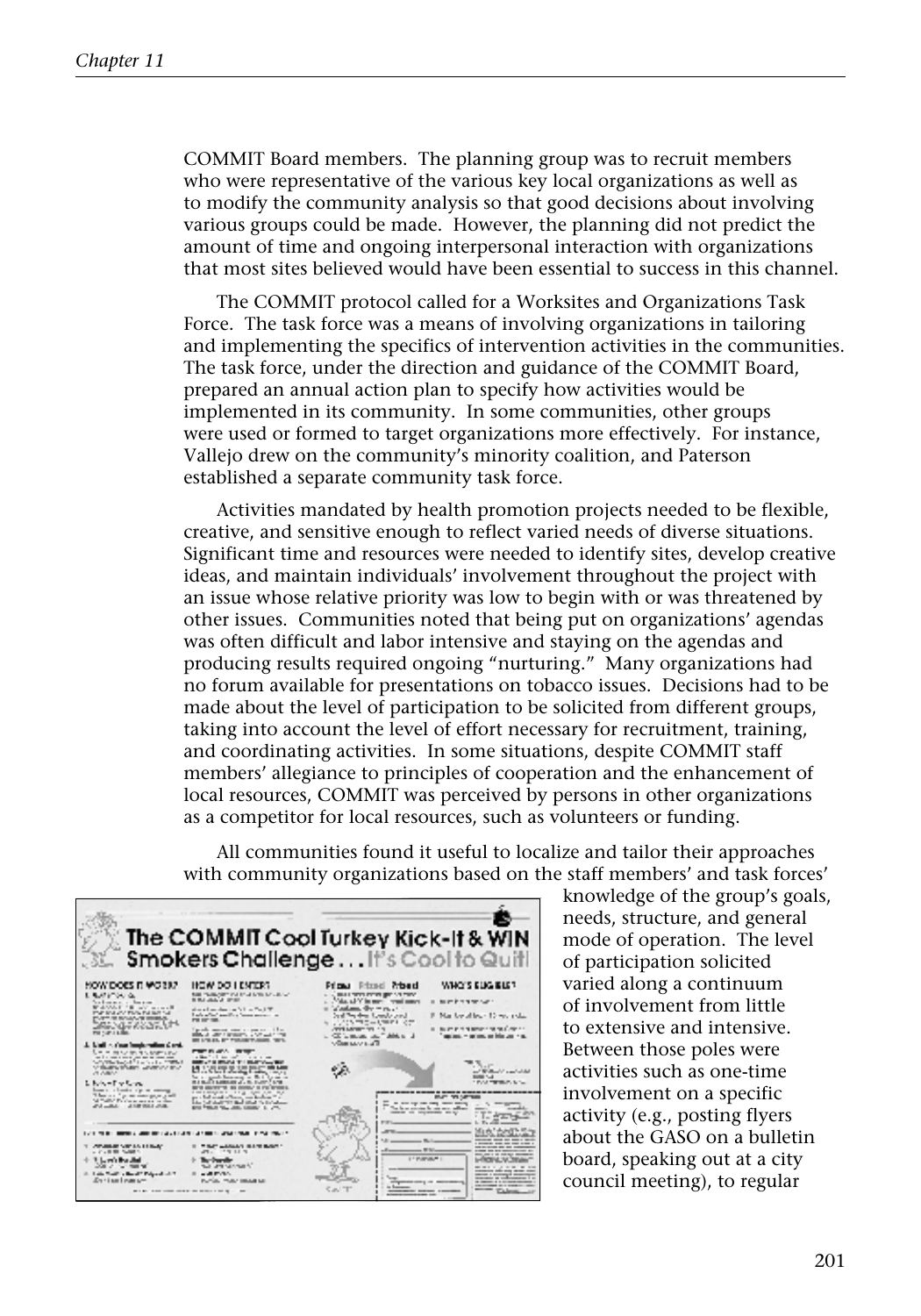information dissemination (e.g., publishing notices each month about smoking cessation classes in the organization's bulletin), to central involvement in an event (e.g., designing and riding on a theme float in a parade), to an ongoing role on a task force.

Many organizations had little interest in participating in assessing needs, designing elements of the project, setting smoking control agendas, or otherwise taking on leadership roles. Their representatives may have had little experience with, understanding of, or interest in several optional activities around tobacco control or were not interested in adding another item to an already full agenda. However, many appeared to be comfortable with small roles in specific activities. A typical mode for addressing social issues that fell outside the organization was to respond to specific requests from other groups or people for concrete, time-limited help. Consequently, it was a sound, appropriate strategy for COMMIT task force members and their staffs to decide how they could best use the services of selected organizations and to make specific, direct requests of them.

Given the different nature, size, and history of communities and their associations, a major focus on a particular type of organization (e.g., religious organization) was deemed wise in some communities but not in others. For instance, in the COMMIT sites situated in metropolitan areas, the membership of some organizations contained many nonresidents, so targeting them for interventions was not thought to be as useful as emphasizing other organizations or even other intervention channels. For example, a community where a ministerial association already included innovators in church-based health promotion warranted a different approach and expectations than a community where major religious institutions were only marginally involved in communitywide social concerns or where competing agendas overwhelmed the attention of the leaders.

With only a few exceptions, the COMMIT communities questioned whether pursuing religious organizations as a means to reach smokers was a productive use of staff time and resources. A Cedar Rapids/Marion informant described churches as "the most difficult of the difficult" groups to reach, and a staff member from Raleigh said, "Forget them; they might not have been worth the effort." Field staff members in Brantford rated their religious organizations' involvement and use of resources as low and the difficulty of working with them as high. Although in these sites the field staffs attempted to maintain a minimum level of contact with these target groups, they often redirected energies to other channels where the anticipated effect was greater. For those communities able to overcome some obstacles, progress was made through hours of staff time and one-on-one contacts. The key to Vallejo's moderate success was reported to have been a staff person's being a practicing Christian. As that site reported, "Once religious organization leaders learned this, doors started to open." But just as having the right person among the staff members or volunteers was critical, so was finding the right counterpart in the religious organization.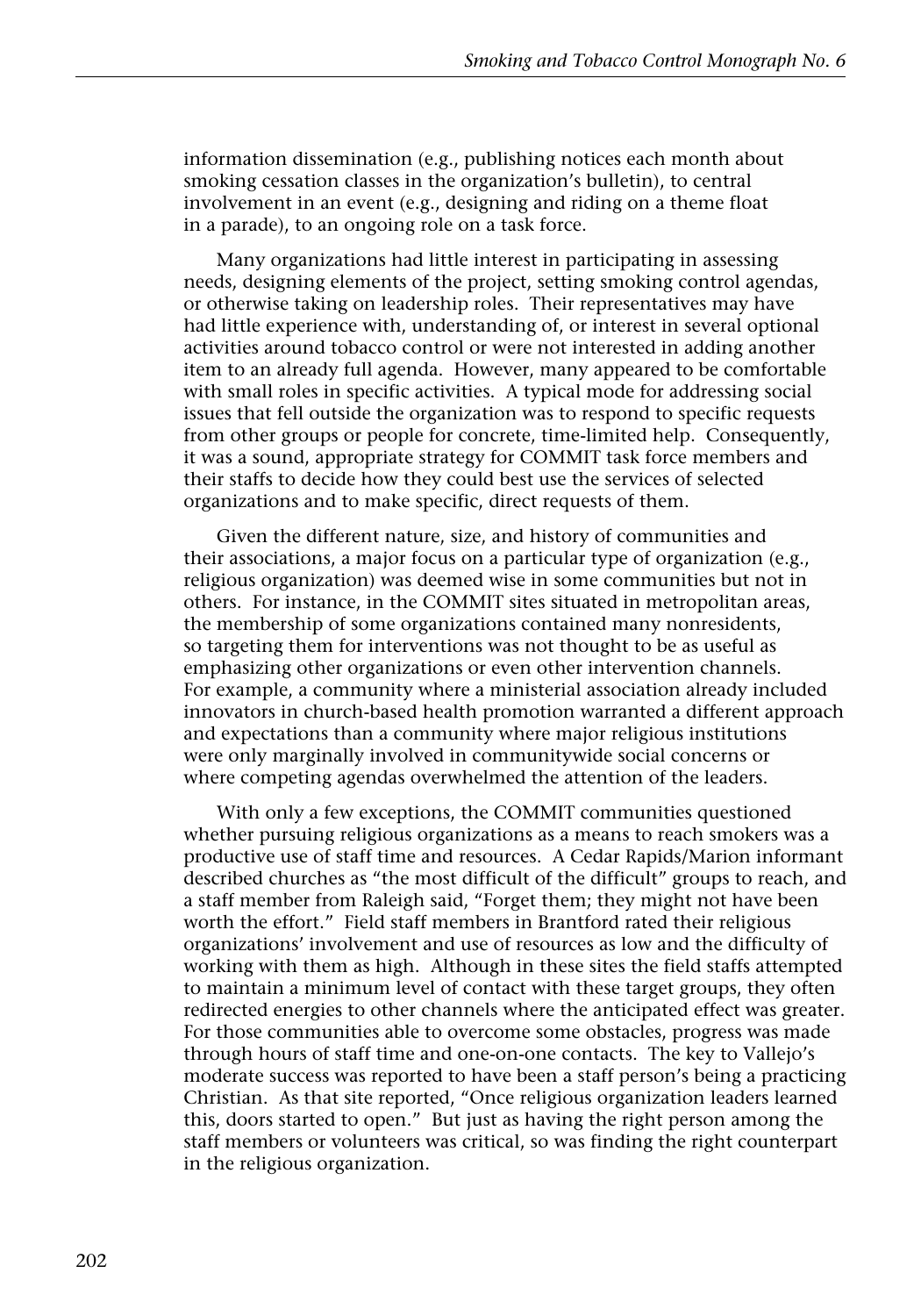Overall, few religious organizations were perceived by staff members to have participated in COMMIT's motivational, educational, or cessation activities. Attendance by representatives of religious organizations at workshops or seminars on smoking issues was reported to be low. A few religious organizations already prohibited smoking by members (e.g., Seventh-Day Adventists, Mormons), and some seemed to regard a smoking control focus as unnecessary, unless like some Seventh-Day Adventist congregations they regard tobacco control and education as part of their mission.

Special skills were needed by the COMMIT staff members charged with conducting mandated activities in the diverse organizations found in the sites. Knowledge was needed of current and past activities of local organizations in health and smoking issues and of organizations' histories of working with other groups. Staff members needed special skills for encounters and meetings with people of different education, class, and ethnic backgrounds, including chief executive officers, union representatives, blue-collar workers, grassroots activists, and representatives of ethnic groups. They needed to understand the benefits and problems of working with volunteers and to be able to work effectively with them. Staff members also needed to recognize that some citizens and organizations (e.g., unions, blue-collar smokers) objected to smoking control activities and had to be prepared to address these objections with clarity and sensitivity. They needed to attend to media coverage as well as promotional activities of local organizations. Staff members' efforts required creativity in tailoring or designing activities for local organizations and in enlisting support for promotional activities. They also needed to be committed to recruiting diverse persons and organizations, especially underserved groups and those with a high prevalence of heavy smokers.

**RETHINKING HOW** With the benefit of hindsight, what should or could have **TO WORK WITH** been done differently with community organizations? To **COMMUNITY** meet its objectives, COMMIT needed to generate community **ORGANIZATIONS** recognition of, interest in, sanction for, and practical support of the project and its goals among all sectors. COMMIT required more time to nurture relationships with organizations, to address smoking appropriately within local and parent organizations, and to tailor activities to them. Community groups and organizations presented unique opportunities and stages for information dissemination and enhancement of project visibility in the community. Nevertheless, the consensus was that this was a timeconsuming and often thankless channel where few "victories" occurred.

> If the protocol were rewritten with the benefit of hindsight, the mandates for handling other organizations would need to define better which constellation of organizations and which specific organizations in the communities should have highest priority. Perhaps an innovative way to map and visualize community organizations and the sectors they serve could be developed, and the Program Records onsite data management system could be expanded to allow for better cross-referencing and tracking of organizations. That other organizations were linked with worksites in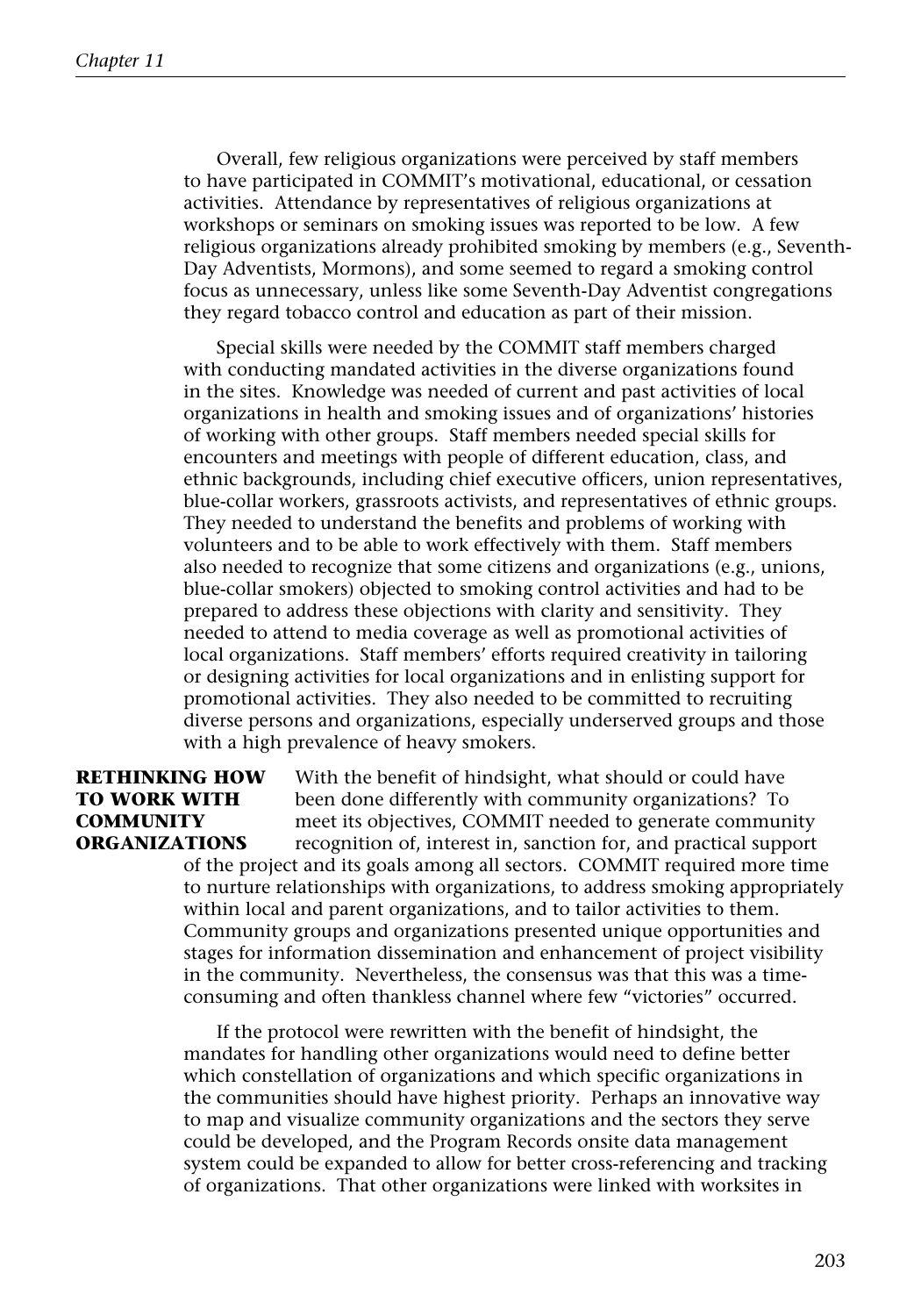the Worksites and Organizations Task Force probably contributed to most communities' lesser emphasis on organizations through much of the trial. It may have been productive to tie organizations more explicitly to the Cessation Resources Task Force, or a task force dedicated only to organizations might be considered. Finally, the protocol's nature may have inhibited pursuit of some needed but neglected onsite activities. Concrete numbers specified in process objectives became targets, and the concern for evaluation data outcomes may have unwittingly driven decisions in the field. Although communities were encouraged to tailor the protocol to the local context, as one staff member said, "Instead, we let it creep in and color our thinking about the smoking problem. The protocol encouraged us to think like managers (civil servants) counting off numbers of organizations contacted instead of thinking like entrepreneurs, being creative about how to work effectively with those that might be most important to our success."

Experiences affirmed the need for fitting COMMIT's agenda and plans into those of targeted community organizations. To implement activities for COMMIT's other organizations channel, special skills, information, creativity, and access to expertise were needed. This included information about the structure, goals, formal and informal modes of operation, means of economic support, management practices, governing bodies, and decisionmaking mechanisms of diverse individual organizations. Activities may be more effectively and efficiently implemented when there is a period of ongoing involvement during which trust can be built, when there is regular attendance at community events, and when collaboration among participants and of agendas occurs between organizations.

COMMIT staff members and volunteers found that having a person supportive of COMMIT's goals working inside a community organization was useful. The personal ties of task force, Board, and staff members with leaders in other organizations opened many doors. Where these bonds did not already exist, entrée often required a high personal investment of time and energy, commodities that were sometimes in short supply.

In working with religious organizations, communities usually proceeded from the assumption that the largest, most prominent religious organizations in communities should be the primary targets for COMMIT because they had the greatest potential for affecting the most people. In hindsight, a better strategy would have been to initially target the religious organization with which a staff or task force member had a personal affiliation or which had a clergy member known in the community for social activism involvement in health promotion. Where it is determined that religious organizations should be brought into smoking cessation and control activities, emphasis should be placed on strategies for reaching and engaging them.

Discussions late in the project with Christian clerics in COMMIT-related focus groups generated suggestions for approaching religious organizations with tobacco control messages. Two key variables emerged: (1) moral codes regarding smoking and (2) the size of the organization. First, churches with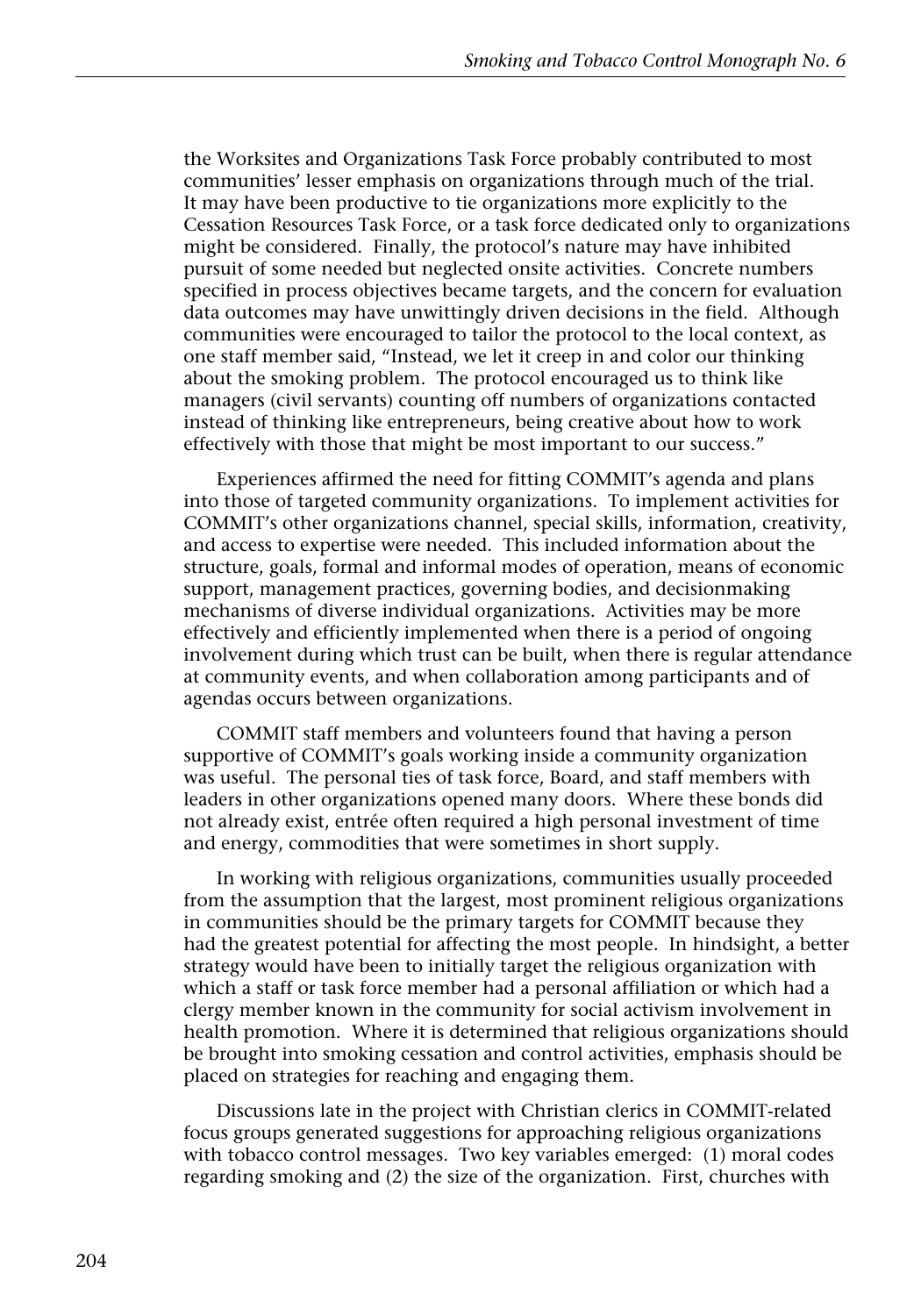strong moral codes (i.e., smoking regarded as a "sin" and unlikely to be discussed openly by smokers) should be approached with an outreach ministerial program to offer to other family members, friends, or coworkers. The basic assumption is that although the church members may not smoke, they may live next to, work with, or know people who do. The program can focus on how individuals can help others quit smoking. In churches without clear moral codes around smoking and where smoking is often allowed during social gatherings, the approach of having a smoke-free activity and offering an educational program around passive or secondhand smoke can be used. In such a setting it would then be possible to offer self-help materials and possibly a smoking cessation class. Given that a program taking place in a religious organization already has a certain moral tone, care should be taken to ensure that any smoke-free message be as positive and nonblaming as possible. In developing a program for any size church (moral code or not), a packaged approach would be best. If the message is directed toward youth, prevention education programs can be offered to both types of churches during Sunday School or youth education classes.

Second, church size and type should inform program implementation. For the purposes of developing intervention strategies, knowledge of the relationship between the size and characteristics of religious organizations would be useful. Local church leaders readily supply ideas of categories and critical features of different organizations, as in Vallejo where a focus group generated a set of types, including family churches, pastoral churches, program churches, and corporate churches. A shortage of research in this area precludes firm recommendations, but it is important that approaches to churches be carefully tailored to general and local considerations.

Seminars and workshops designed to attract representatives of diverse organizations should address topics relevant to them, based on careful needs assessment and groundwork. If tobacco is not immediately recognized as an important issue, it may be more productive to add it to whatever agenda is already a central theme in the organization, whether family life, substance abuse, or social outreach.

Was specifically targeting community and civic organizations, clubs, churches, and other local associations for interventional activities worth the substantial effort involved? Significant problems were reported in every community. Given the limited resources and the competing priorities of other trial activities, it remains unclear whether the energy needed to mobilize these diverse groups was well spent.

In sum, the other community organizations channel was more nebulous and equivocal in COMMIT than the more conventional channels relating to health care, worksites, cessation resources, and the media. It may have considerable potential for targeting smokers, reinforcing smoking control messages and policies in the wider community, and disseminating smoking cessation information, but strategies for efficient and effective cooperation still need work.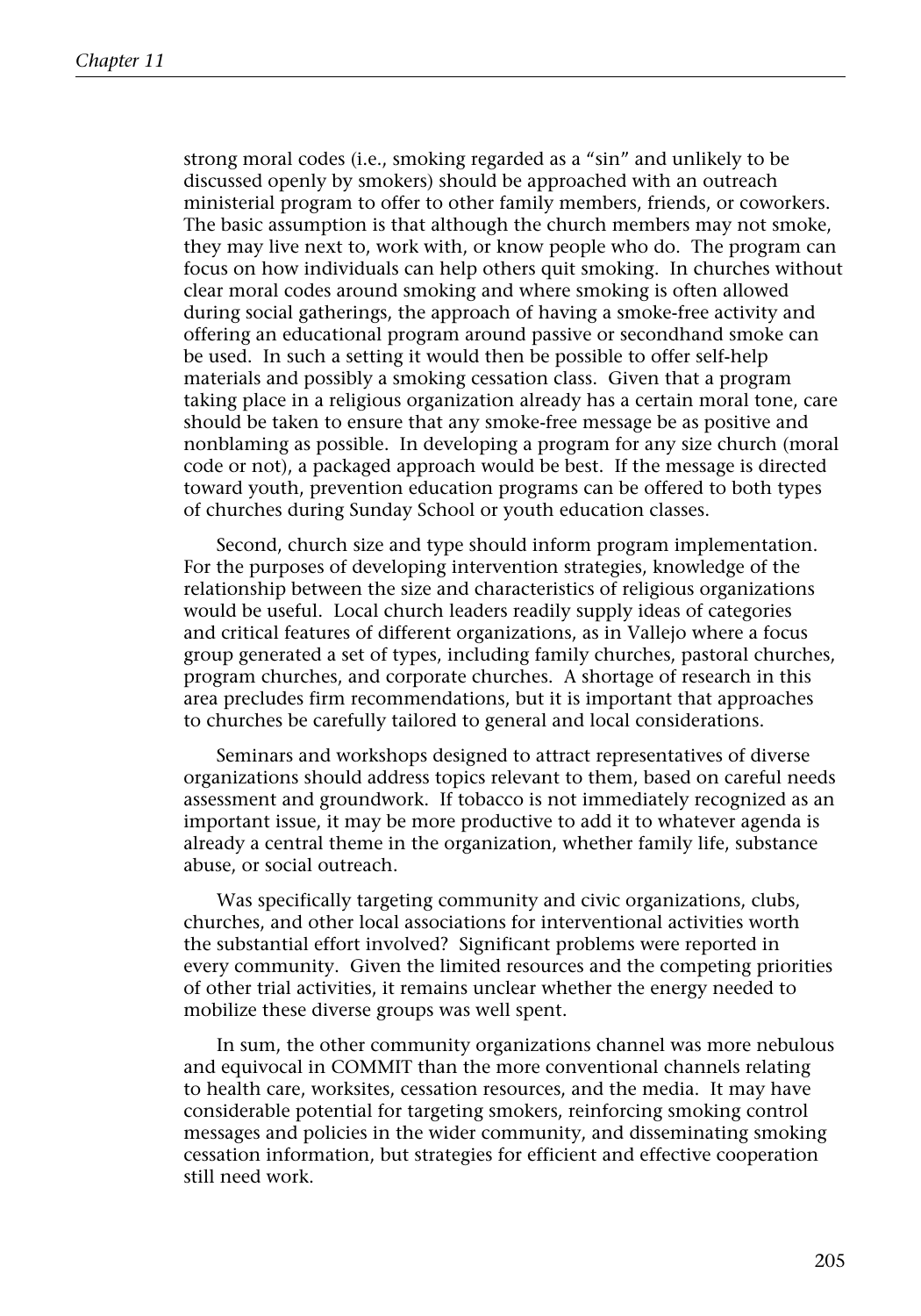## **REFERENCES**

- Bracht, N. Community analysis precedes community organization for cardiovascular disease prevention. *Scandinavian Journal of Primary Health Care* August (Suppl 1): 23-30, 1988.
- Bracht, N., Gleason, J. Strategies and structures for citizen partnership. In: *Health Promotion at the Community Level*, N. Bracht (Editor). Newbury Park, CA: Sage, 1990, pp. 109-124.
- Carlaw, R.W., Mittlemark, M.B., Bracht, N., Luepker, R. Organization for a community cardiovascular health program: Experiences from The Minnesota Heart Health Program. *Health Education Quarterly* 11: 243-252, 1984.
- Community Intervention Trial for Smoking Cessation. "COMMIT Intervention Final Report." Raleigh, NC, site, 1993a.
- Community Intervention Trial for Smoking Cessation. "Final Report for Project Archives and Quarterly Report (PAQR)." Medford/Ashland, OR, site, 1993b.
- Community Intervention Trial for Smoking Cessation. "COMMIT Final Report." Bellingham, WA, site, 1993c.
- Corbett, K., McGranaghan, R., Sorensen, G., Glasgow, R. "The Secular, the Sacred, and Smoking Control: Reflections on COMMIT's Findings on Churches." Paper presented at the annual meeting of the American Public Health Association, Atlanta, GA, November 1991.
- Corbett, K., Thompson, B., White, N., Taylor, M. Process evaluation in the Community Intervention Trial for Smoking Cessation (COMMIT). *International Quarterly of Community Health Education* 11(3): 291-309, 1990-91.
- Cuoto, R.A. Promoting health at the grass roots. *Health Affairs* 9(2): 144-151, 1990.
- DePue, J.D., Wells, B.L., Lasater, T.M., Carleton, R.A. Training volunteers to conduct heart health programs in churches. *American Journal of Preventive Medicine* 3(10): 51-57, 1987.
- DiFranza, J.R., Richards, J.W., Paulman, P.M., Wolf-Gillespie, N., Fletcher, C., Jaffe, R.D., Murray, D. RJR Nabisco's cartoon camel promotes Camel cigarettes to children. *Journal of the American Medical Association* 266(22): 3149-3153, 1991.
- Elder, J.P., Sallis, J.F., Jr., Mayer, J.A., Hammond, N., Pelinski, S. Community-based health promotion: A survey of churches, labor unions, supermarkets, and restaurants. *Journal of Community Health* 14(3): 159-168, 1989.
- Emory University, Carter Center and Park Ridge Center. *Healthy People 2000: A Role for America's Religious Communities. A Joint Publication of the Carter Center of Emory University and the Park Ridge Center for the Study of Health, Faith, and Ethics*. Chicago: Park Ridge Center, 1990.
- Eng, E., Hatch, J., Callan, A. Institutionalizing social support through the church and into the community. *Health Education Quarterly* 12(1): 81-92, 1985.
- Fischer, P.M., Schwartz, M.P., Richards, J.W., Jr., Goldstein, A.O., Rojas, T.H. Brand logo recognition by children aged 3 to 6 years. *Journal of the American Medical Association* 266(22): 3145-3148, 1991.
- Foege, W. The vision of the possible: What churches can do. *Second Opinion: Health, Faith, and Ethics* 13: 36-42, 1990.
- Hatch, J., Moss, N., Saran, A., Presley-Cantrell, L., Mallory, C. Community research: Partnership in black communities. *American Journal of Preventive Medicine* 9(6)[Suppl]: 27-31, 1993.
- Hatch, J.W., Johnson, C.N. Carolina Baptist Church program. *Urban Health* 10: 70-71, 1981.
- Hatch, J.W., Lovelace, K.A. Involving the southern rural church and students of the health professions in health education. *Public Health Reports* 95: 23-25, 1980.
- Lasater, T.M., Wells, B.L., Carleton, R.A., Elder, J.P. The role of churches in disease prevention research studies. *Public Health Reports* 101(2): 125-131, 1986.
- Levin, J.S. The role of the black church in community medicine. *Journal of the National Medical Association* 26: 477-483, 1984.
- Lichtenstein, E., Wallack, L., Pechacek, T. Introduction to the Community Intervention Trial for Smoking Cessation. *International Quarterly of Community Health Education* 11(3): 173-185, 1990- 91.
- Mattson, M.E., Cummings, K.M., Lynn, W.R., Giffen, C., Corle, D., Pechacek, T. Evaluation plan for the Community Intervention Trial for Smoking Cessation. *International Quarterly of Community Health Education* 11(3): 271-290, 1990-91.
- Nickens, H.W. Health promotion and disease prevention among minorities. *Health Affairs* 9(2): 133-143, 1990.
- Pierce, J.P., Gilpin, E., Burns, D.M., Whalen, E., Rosbrook, B., Shopland, D., Johnson, M. Does tobacco advertising target young people to start smoking? *Journal of the American Medical Association* 266(22): 3154-3158, 1991.
- Princeton Religious Research Center. *Religion in America, 1992/1993 Report*. Princeton, NJ: Princeton Religious Research Center, 1993.
- Roncarati, D.D., Lefebvre, R.C., Carleton, R.A. Voluntary involvement in community health promotion: The Pawtucket Heart Health Program. *Health Promotion* 4(1): 11-18, 1989.
- Saunders, E., Knog, B.W. A role of churches in hypertension management. *Urban Health* 12: 49-55, 1983.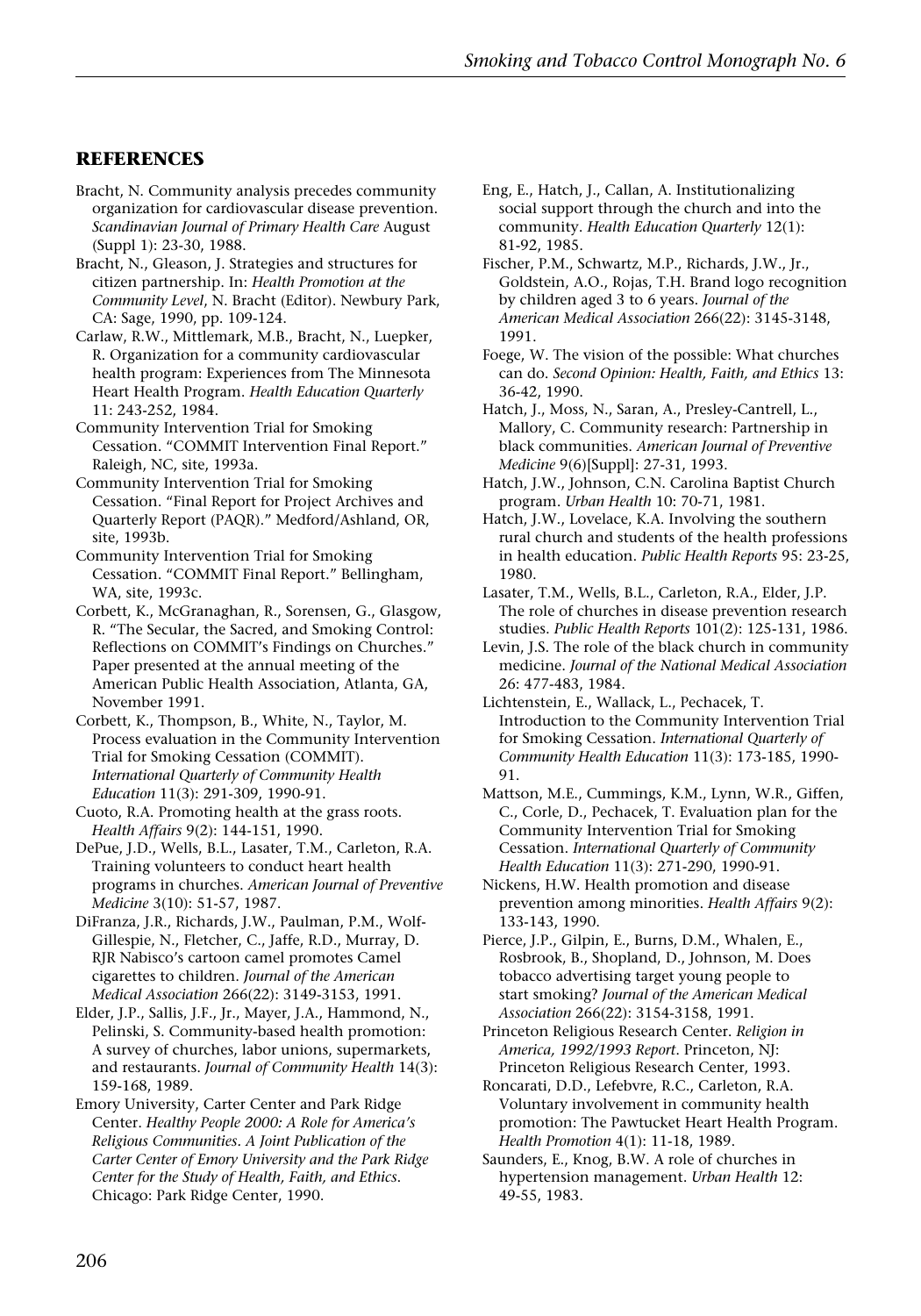- Shea, S. Community health, community risks, community action. *American Journal of Public Health* 82(6): 785-787, 1992.
- Smith, D.H. Churches are generally ignored in contemporary voluntary action research: Causes and consequences. *Review of Religious Research* 24: 295-303, 1983.
- Sorensen, G., Glasgow, R., Corbett, K. Involving worksites and other organizations. In: *Health Promotion at the Community Level*, N. Bracht (Editor). Newbury Park, CA: Sage, 1990, pp. 158-184.
- Stillman, F.A., Bone, L.R., Rand, C., Levine, D.M., Becker, D. Heart, body, and soul: A church-based smoking cessation program for urban African-Americans. *Preventive Medicine* 22: 335-349, 1993.

## **AUTHORS**

Kitty K. Corbett, Ph.D., M.P.H. Adjunct Investigator Division of Research Kaiser Permanente Medical Care Program 3505 Broadway Oakland, CA 94611 and Assistant Professor Health and Behavioral Sciences, CB-103 Department of Anthropology University of Colorado at Denver P.O. Box 173364 Denver, CO 80217

Linda Nettekoven, M.A. Project Coordinator Oregon Research Institute 1715 Franklin Boulevard Eugene, OR 97403

Linda C. Churchill, M.S. Project Director Department of Preventive and Behavioral Medicine University of Massachusetts Medical School Room S-7, 746 55 Lake Avenue North Worcester, MA 01655

- Thompson, B., Wallack, L., Lichtenstein, E., Pechacek, T. Principles of community organization and partnership for smoking cessation in the Community Intervention Trial for Smoking Cessation. *International Quarterly of Community Health Education* 11(3): 187-203, 1990-91.
- Wiist, W.H., Flack, J.M. A church-based cholesterol education program. *Public Health Reports* 105(4): 381-388, 1990.